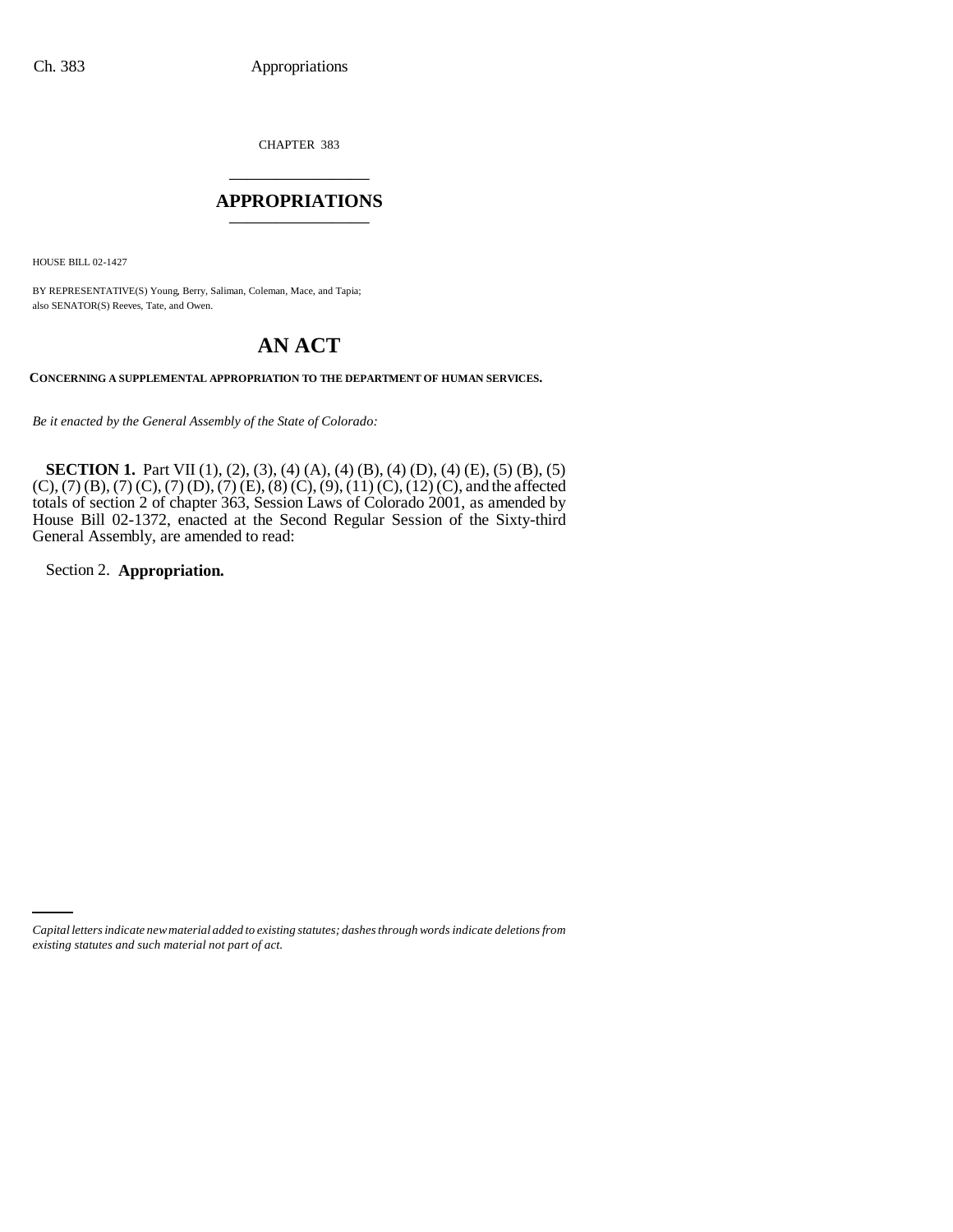|                           |              |                               | APPROPRIATION FROM            |                      |                             |                                |  |  |  |
|---------------------------|--------------|-------------------------------|-------------------------------|----------------------|-----------------------------|--------------------------------|--|--|--|
| ITEM &<br><b>SUBTOTAL</b> | <b>TOTAL</b> | <b>GENERAL</b><br><b>FUND</b> | <b>GENERAL</b><br><b>FUND</b> | CASH<br><b>FUNDS</b> | <b>CASH</b><br><b>FUNDS</b> | <b>FEDERAL</b><br><b>FUNDS</b> |  |  |  |
|                           |              |                               | <b>EXEMPT</b>                 |                      | <b>EXEMPT</b>               |                                |  |  |  |
|                           |              |                               |                               |                      |                             |                                |  |  |  |
|                           |              |                               |                               |                      |                             |                                |  |  |  |

**PART VII**

**DEPARTMENT OF HUMAN SERVICES**

| (1) EXECUTIVE DIRECTOR'S         |               |  |  |  |  |
|----------------------------------|---------------|--|--|--|--|
| OFFICE <sup>76</sup>             |               |  |  |  |  |
| (A) General                      |               |  |  |  |  |
| <b>Administration</b>            |               |  |  |  |  |
| Personal Services <sup>77</sup>  | 8,436,911     |  |  |  |  |
|                                  | $(132.5$ FTE) |  |  |  |  |
| Health, Life, and Dental         | 9,467,808     |  |  |  |  |
| Short-term Disability            | 109,001       |  |  |  |  |
| Salary Survey and Senior         |               |  |  |  |  |
| <b>Executive Service</b>         | 10,849,211    |  |  |  |  |
|                                  | 10,604,726    |  |  |  |  |
| <b>Anniversary Increases</b>     | 2,760,193     |  |  |  |  |
| Shift Differential               | 2,531,086     |  |  |  |  |
| Workers' Compensation            | 4,318,986     |  |  |  |  |
| Operating Expenses <sup>77</sup> | 1,058,462     |  |  |  |  |
|                                  | 1,046,962     |  |  |  |  |
| Legal Services for 19,369        |               |  |  |  |  |
| hours                            | 1,131,731     |  |  |  |  |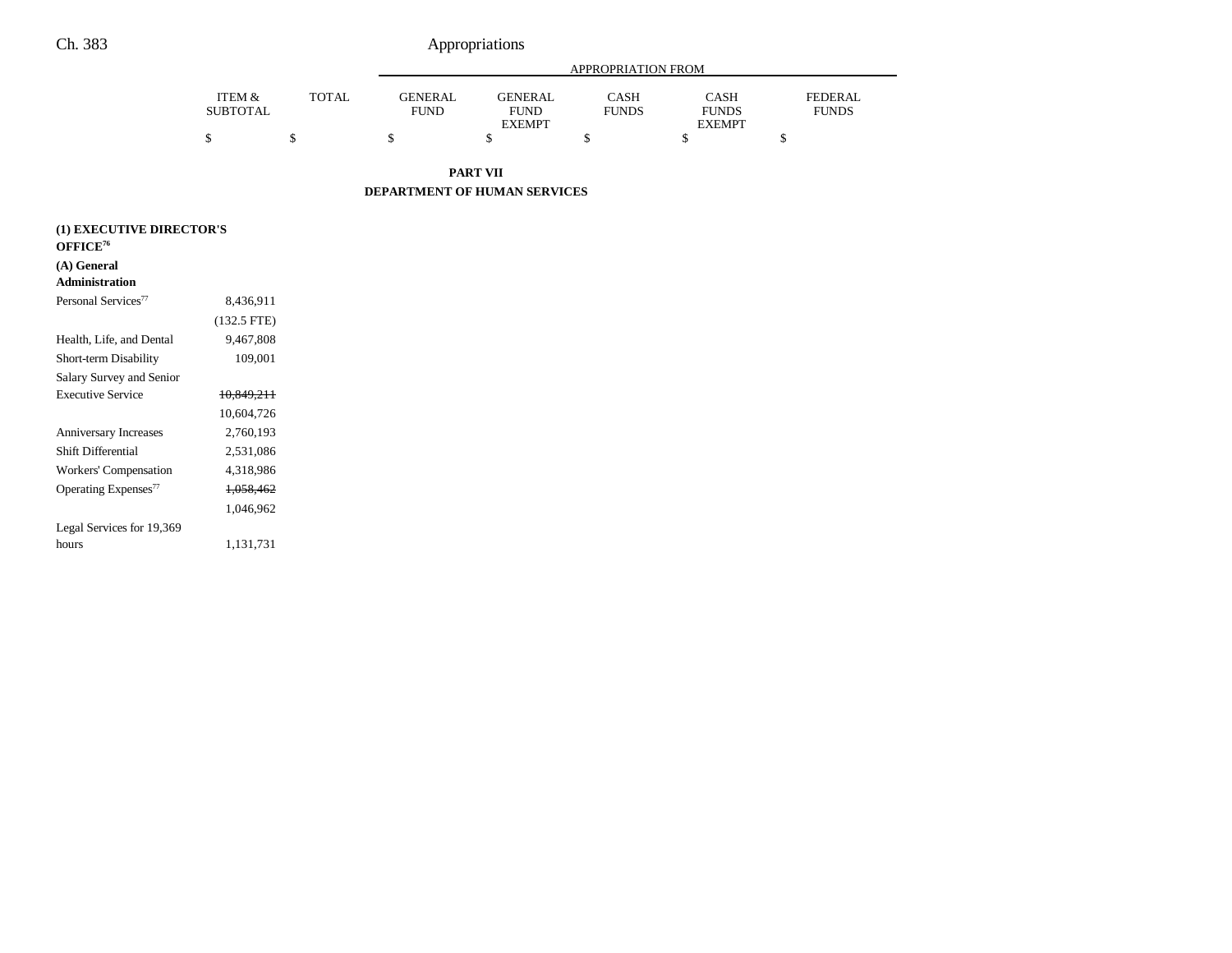| Administrative Law Judge                |            |                     |  |                      |                         |                          |
|-----------------------------------------|------------|---------------------|--|----------------------|-------------------------|--------------------------|
| Services for 4,491 hours                | 476,552    |                     |  |                      |                         |                          |
| Payment to Risk                         |            |                     |  |                      |                         |                          |
| Management and Property                 |            |                     |  |                      |                         |                          |
| Funds                                   | 599,831    |                     |  |                      |                         |                          |
| <b>Staff Training</b>                   | 99,512     |                     |  |                      |                         |                          |
|                                         | 93,341     |                     |  |                      |                         |                          |
| Injury Prevention Program <sup>78</sup> | 218,250    |                     |  |                      |                         |                          |
|                                         | 208,850    |                     |  |                      |                         |                          |
| Workers' Compensation                   |            |                     |  |                      |                         |                          |
| Self-Insurance Program                  | 155,990    |                     |  |                      |                         |                          |
|                                         | 42,213,524 | $24,574,427(M)^{n}$ |  | 423.559 <sup>b</sup> | 10,830,048°             | $6,385,490$ <sup>d</sup> |
|                                         | 41,941,968 | $24,359,271(M)^a$   |  |                      | 10,773,648 <sup>c</sup> |                          |

a Of this amount, \$151,797 is exempt from the statutory limit on state General Fund appropriations pursuant to Section 24-75-201.1 (1)(a)(III)(A), C.R.S.

<sup>b</sup> Of this amount, it is estimated that \$206,951 shall be from patient cash collected by the Mental Health Institutes, and \$216,608 shall be from various sources of cash funds.

 $c$  Of this amount, it is estimated that  $\frac{69,367,004(T)}{9,310,604(T)}$  shall be from Medicaid funds appropriated to the Department of Health Care Policy and Financing, \$109,381(T) shall be from the Department of Health Care Policy and Financing, \$430,233 shall be from patient cash collected by the Mental Health Institutes, \$21,000(T) shall be from moneys in the Conferences and Training Fund, and \$902,430 shall be from various sources of exempt cash funds.

<sup>d</sup> Of this amount, it is estimated that \$1,740,647 shall be from federal indirect cost recoveries, \$707,332 shall be from the Temporary Assistance to Needy Families Block Grant, \$630,953 shall be from Section 110 vocational rehabilitation funds, \$240,443 shall be from the Substance Abuse Prevention and Treatment Block Grant, and \$3,066,115 shall be from various sources of federal funds.

#### **(B) Special Purpose**

| <b>Administrative Review Unit</b> | 2.142.499            | 1,713,999(M) |                 | $428.500^a$          |
|-----------------------------------|----------------------|--------------|-----------------|----------------------|
|                                   | (31.0 FTE)           |              |                 |                      |
| Child Welfare Staff Training      | <del>1,086,555</del> | 661,409(M)   | $37,230(L)^{b}$ | 387.916 <sup>c</sup> |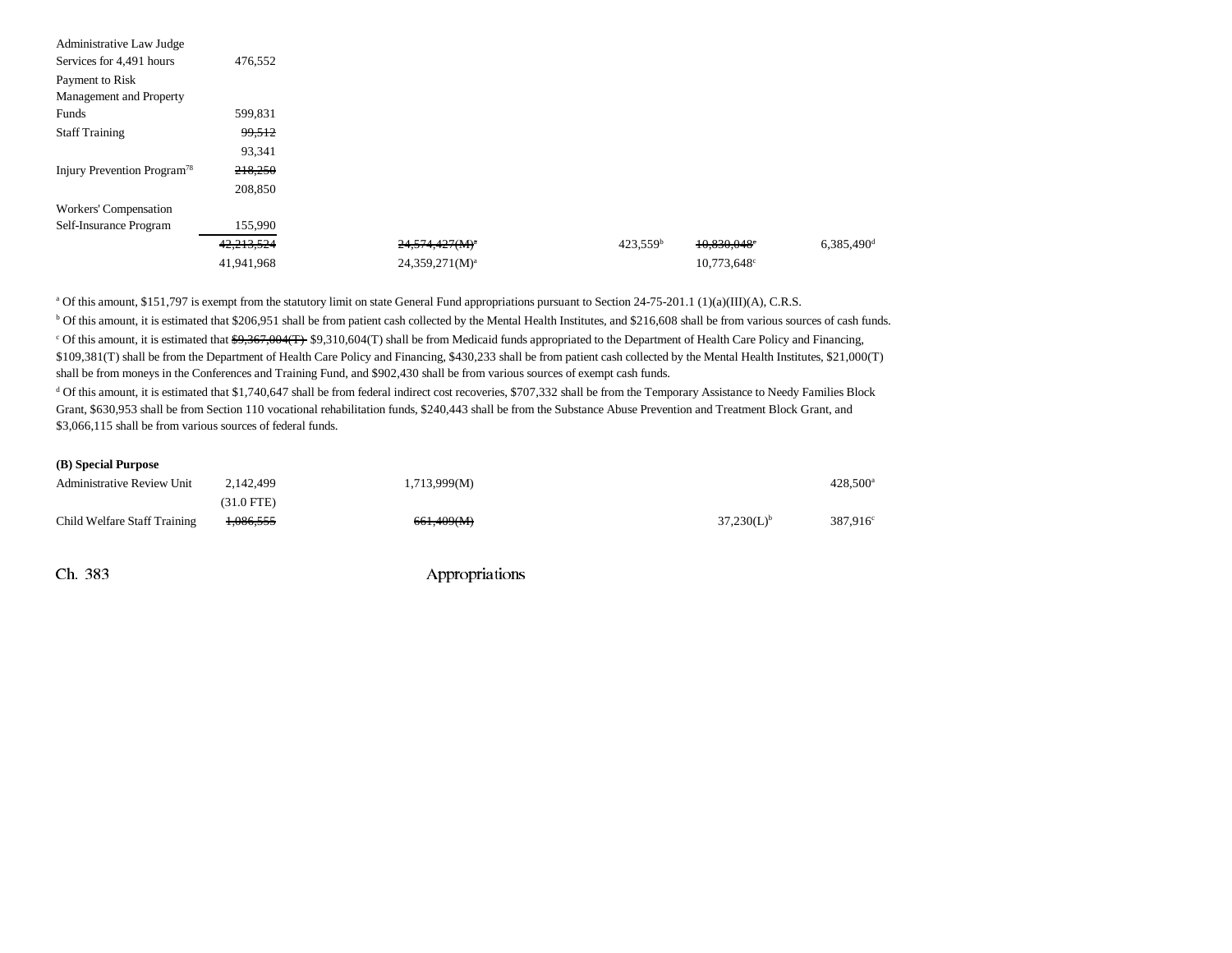|                                     |                           |              |                               |                                                | <b>APPROPRIATION FROM</b>   |                                              |                                |
|-------------------------------------|---------------------------|--------------|-------------------------------|------------------------------------------------|-----------------------------|----------------------------------------------|--------------------------------|
|                                     | ITEM &<br><b>SUBTOTAL</b> | <b>TOTAL</b> | <b>GENERAL</b><br><b>FUND</b> | <b>GENERAL</b><br><b>FUND</b><br><b>EXEMPT</b> | <b>CASH</b><br><b>FUNDS</b> | <b>CASH</b><br><b>FUNDS</b><br><b>EXEMPT</b> | <b>FEDERAL</b><br><b>FUNDS</b> |
|                                     | \$                        | \$           | \$                            | \$                                             | \$                          | \$                                           | \$                             |
|                                     | 1,073,193                 |              | 648,047(M)                    |                                                |                             |                                              |                                |
| Juvenile Parole Board <sup>79</sup> | 184,557                   |              | 184,557                       |                                                |                             |                                              |                                |
|                                     | $(2.8$ FTE $)$            |              |                               |                                                |                             |                                              |                                |
| DD Council                          | 801,651                   |              | 25,000                        |                                                |                             |                                              | $776,651$ <sup>d</sup>         |
|                                     | $(6.0$ FTE)               |              |                               |                                                |                             |                                              |                                |
| <b>Health Insurance Portability</b> |                           |              |                               |                                                |                             |                                              |                                |
| and Accountability Act of           |                           |              |                               |                                                |                             |                                              |                                |
| $1996^{79a}$                        | 385,240                   |              | $385,240^{\circ}$             |                                                |                             |                                              |                                |
|                                     | 4,600,502                 |              |                               |                                                |                             |                                              |                                |
|                                     | 4,587,140                 |              |                               |                                                |                             |                                              |                                |
|                                     |                           |              |                               |                                                |                             |                                              |                                |

a This amount shall be from Title IV-E of the Social Security Act.

<sup>b</sup> This amount shall be from local funds.

c Of this amount, \$255,716 shall be from the Title XX Social Services Block Grant and \$132,200 shall be from Title IV-E of the Social Security Act.

d This amount shall be from various sources of federal funds.

e This amount is exempt from the statutory limit on state General Fund appropriations pursuant to Section 24-75-201.1 (1) (a) (III) (A), C.R.S.

46,814,026

46,529,108

### (2) OFFICE OF INFORMATION TECHNOLOGY SERVICES<sup>11, 80</sup>

Personal Services 6,558,862 4,139,234 21,862<sup>a</sup> 484,198<sup>b</sup> 913,568<sup>c</sup>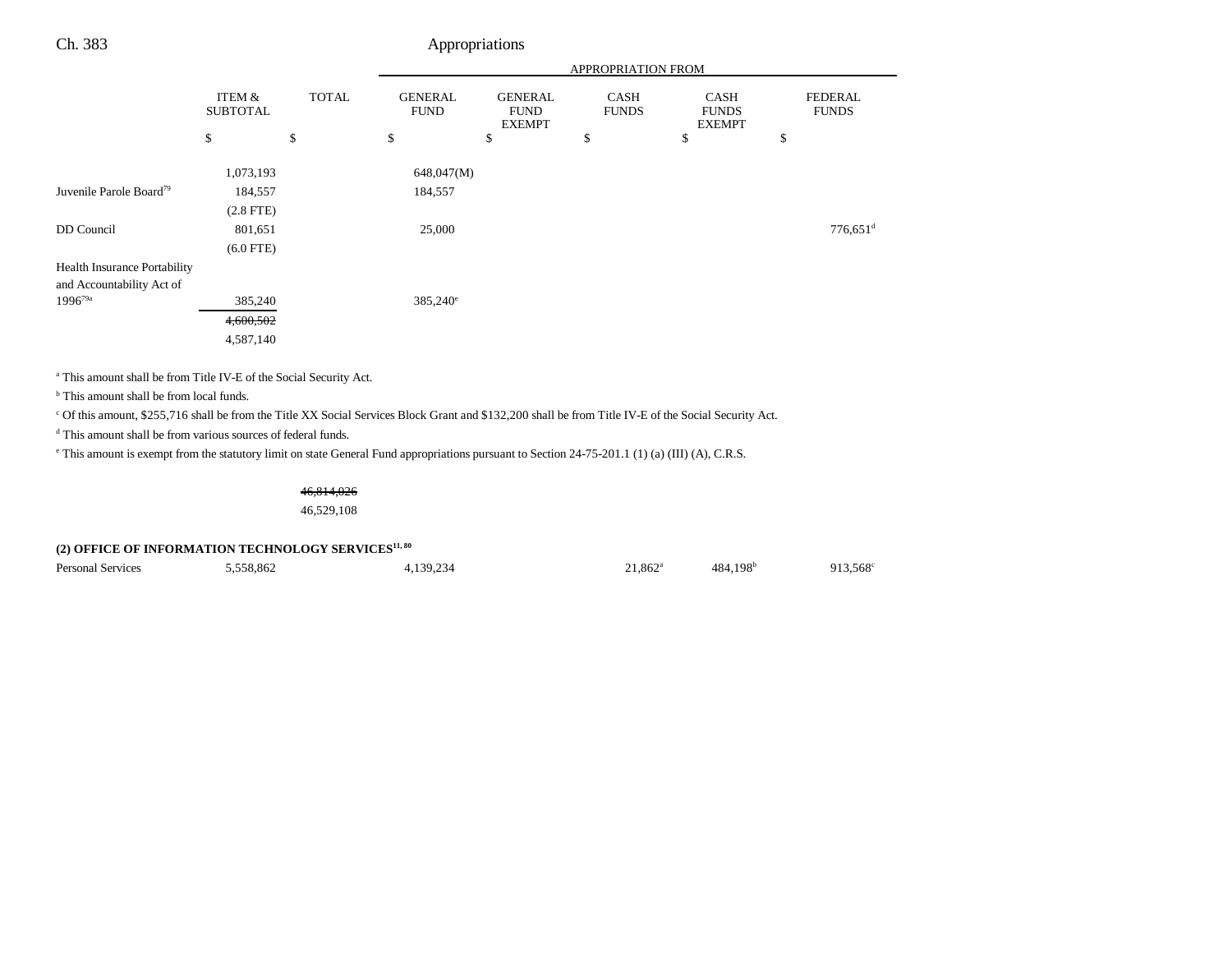|                                    | $(90.2$ FTE) |           |                  |                           |                        |
|------------------------------------|--------------|-----------|------------------|---------------------------|------------------------|
| <b>Operating Expenses</b>          | 489,008      | 410.709   |                  | $16,076(T)^{d}$           | $62,223^{\circ}$       |
|                                    | 450,380      | 372,081   |                  |                           |                        |
| Purchase of Services from          |              |           |                  |                           |                        |
| <b>Computer Center</b>             | 5,166,683    | 2,571,139 | $14,850^{\circ}$ | $9.555^{\circ}$           | 2,571,139c             |
| Telecommunication Systems          |              |           |                  |                           |                        |
| Lease Payments                     | 243,326      | 140,976   |                  | $102,350(T)^{d}$          |                        |
| Microcomputer Lease                |              |           |                  |                           |                        |
| Payments                           | 822,159      | 694,833   |                  | $61,110$ <sup>f</sup>     | $66,216^c$             |
| Colorado Trails                    | 10,938,656   | 5,906,874 |                  |                           | 5,031,782 <sup>c</sup> |
|                                    | $(23.0$ FTE) |           |                  |                           |                        |
| <b>Client-Oriented Information</b> |              |           |                  |                           |                        |
| Network                            | 1,912,799    | 899,733   | $3,435^{\rm a}$  | $H4,254(T)^8$             | 895,377°               |
|                                    | 1,742,799    | 814,733   |                  | $114,254(T)$ <sup>j</sup> | 810,377 <sup>c</sup>   |
|                                    | $(24.0$ FTE) |           |                  |                           |                        |
| <b>County Financial</b>            |              |           |                  |                           |                        |
| Management System                  | 1,815,149    | 1,018,688 |                  |                           | 796,461 <sup>c</sup>   |
| Food Stamp Information             |              |           |                  |                           |                        |
| System                             | 1,206,067    | 604,765   |                  |                           | $601,302$ <sup>*</sup> |
|                                    | 1,126,067    | 564,765   |                  |                           | 561,302 <sup>c</sup>   |
|                                    | $(15.0$ FTE) |           |                  |                           |                        |
| <b>Health Information</b>          |              |           |                  |                           |                        |
| <b>Management System</b>           | 234,667      | 234,667   |                  |                           |                        |
|                                    | 224,667      | 224,667   |                  |                           |                        |
| <b>Client Index Project</b>        | 213,956      | 128,374   |                  |                           | 85,582 <sup>c</sup>    |
|                                    | 203,956      | 118,374   |                  |                           |                        |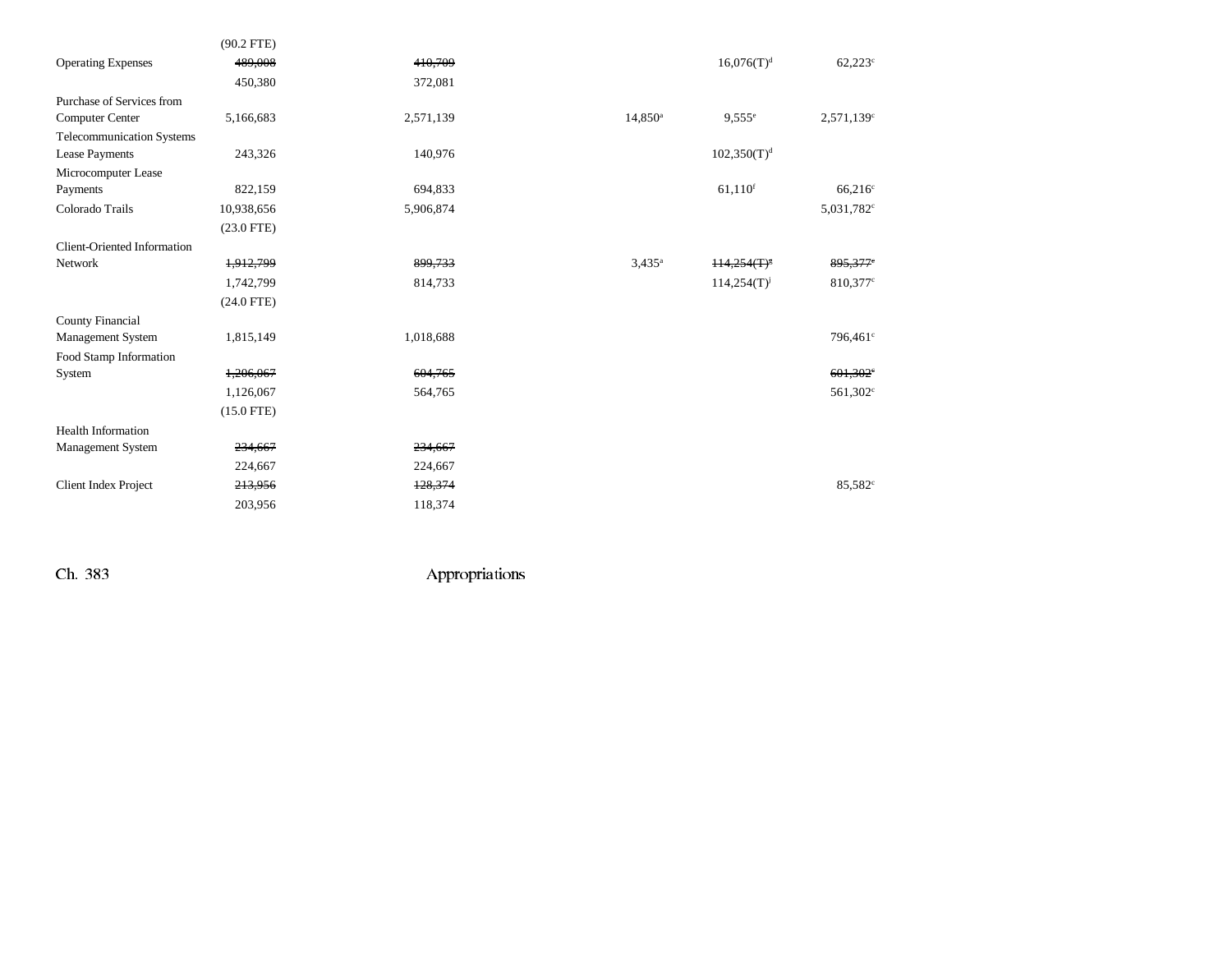|                                   |                           |              |                               |                                                | <b>APPROPRIATION FROM</b>   |                                              |                                |
|-----------------------------------|---------------------------|--------------|-------------------------------|------------------------------------------------|-----------------------------|----------------------------------------------|--------------------------------|
|                                   | ITEM &<br><b>SUBTOTAL</b> | <b>TOTAL</b> | <b>GENERAL</b><br><b>FUND</b> | <b>GENERAL</b><br><b>FUND</b><br><b>EXEMPT</b> | <b>CASH</b><br><b>FUNDS</b> | <b>CASH</b><br><b>FUNDS</b><br><b>EXEMPT</b> | <b>FEDERAL</b><br><b>FUNDS</b> |
|                                   | \$                        | \$           | \$                            | \$                                             | \$                          | \$<br>\$                                     |                                |
| National Aging Program            |                           |              |                               |                                                |                             |                                              |                                |
| <b>Information System</b>         | 93,985                    |              | 16,501                        |                                                | $7.372$ <sup>a</sup>        |                                              | $70,112^c$                     |
| Colorado Benefits                 |                           |              |                               |                                                |                             |                                              |                                |
| Management System                 |                           |              |                               |                                                |                             |                                              |                                |
| $(CBMS)^{42, 43, 43a}$            | 13, 142, 731              |              | 2,062,751                     |                                                | $1,054,704^h$               | $4,561,842(T)^{g}$                           | 5,463,434                      |
|                                   | $(21.5$ FTE)              |              |                               |                                                |                             |                                              |                                |
| <b>Broomfield County Start-up</b> |                           |              |                               |                                                |                             |                                              |                                |
| $\text{Costs}^{81}$               | 405,803                   |              | 128,848                       |                                                |                             | $168,965(T)^{d}$                             | $107,990^{\circ}$              |
|                                   | 360,200                   |              | 83,245                        |                                                |                             |                                              |                                |
|                                   |                           | 42,243,851   |                               |                                                |                             |                                              |                                |
|                                   |                           | 41,889,620   |                               |                                                |                             |                                              |                                |

a These amounts shall be from various sources of cash funds.

<sup>b</sup> Of this amount, it is estimated that \$249,549(T), including \$198,366 Medicaid cash funds, shall be from the Department of Health Care Policy and Financing, \$3,665(T) shall be from the Department of Regulatory Agencies, \$110,109 shall be from patient revenues collected by the Mental Health Institutes, and \$120,875 shall be from various sources of cash exempt funds.

c Of these amounts, \$2,360,738 shall be from the Temporary Assistance for Needy Families (TANF) Block Grant, and \$8,716,014 shall be from various sources of federal funds.

d It is anticipated that these amounts shall be from Medicaid cash funds appropriated to the Department of Health Care Policy and Financing.

e Of this amount, it is estimated that \$8,002(T) shall be from Medicaid cash funds appropriated to the Department of Health Care Policy and Financing and \$1,553 shall be from various sources of cash exempt funds.

f Of this amount, it is estimated that \$59,991(T) shall be Medicaid cash funds from the Department of Health Care Policy and Financing and \$1,119 shall be from various sources of cash exempt funds.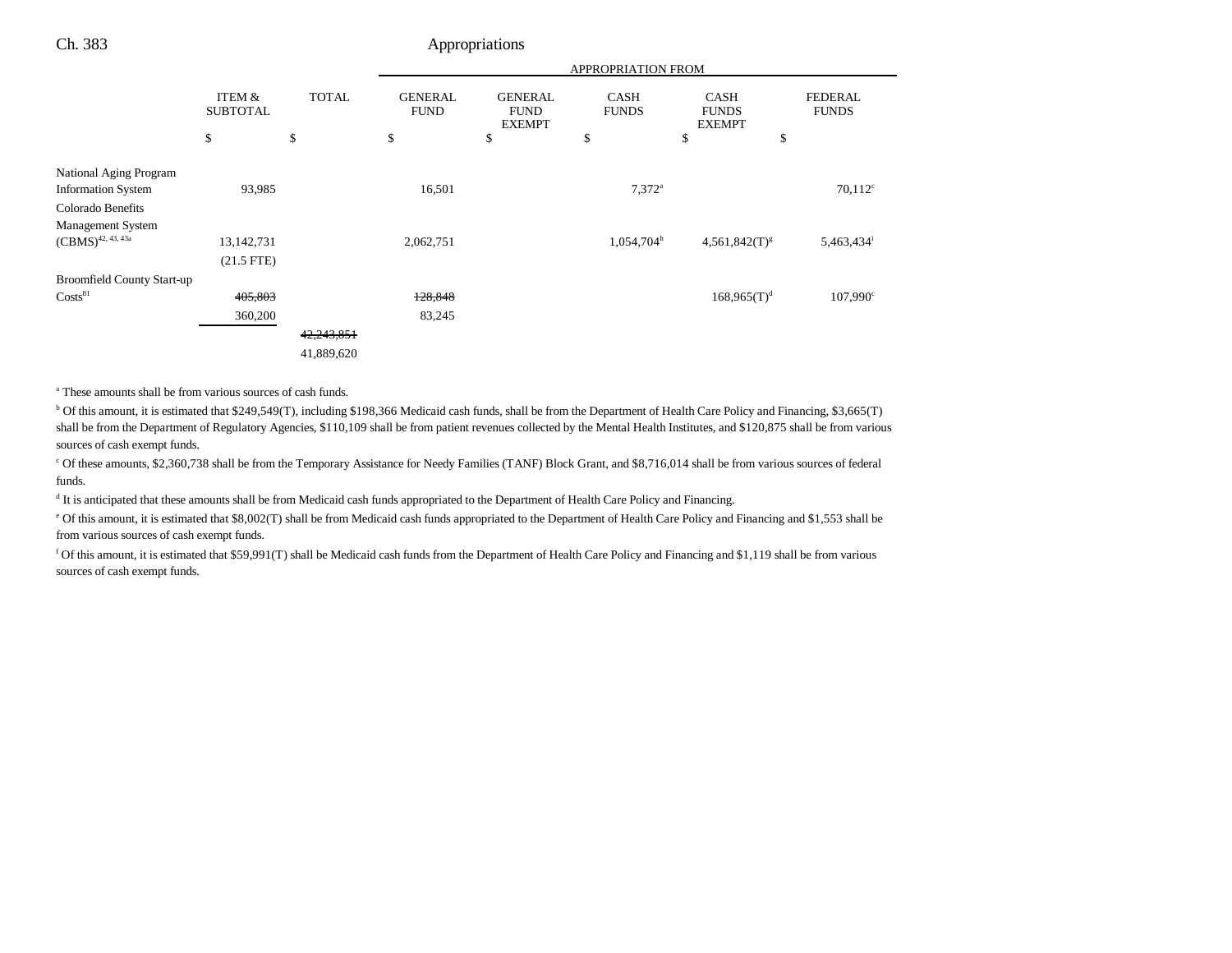<sup>g</sup> It is anticipated that these amounts shall be from the Department of Health Care Policy and <del>Financing.</del> FINANCING AND SHALL INCLUDE \$3,377,682 MEDICAID CASH FUNDS, \$712,336 FROM THE CHILDREN'S BASIC HEALTH PROGRAM, AND \$471,824 FROM STATE MEDICAL PROGRAMS.

h It is anticipated that this amount shall be from the Old Age Pension Fund created pursuant to Article XXIV of the State Constitution.

<sup>i</sup> Of this amount, it is estimated that \$4,336,962 \$3,752,250 shall be from the Temporary Assistance to Needy Families (TANF) Block Grant and \$1,977,850 \$1,711,184

shall be from Food Stamps funds.

<sup>j</sup> This amount shall be from the Department of Health Care Policy and Financing.

#### **(3) OFFICE OF OPERATIONS82**

| <b>Personal Services</b>     | 21,049,732    |            |                     |                   |                      |                        |
|------------------------------|---------------|------------|---------------------|-------------------|----------------------|------------------------|
|                              | $(506.6$ FTE) |            |                     |                   |                      |                        |
| <b>Operating Expenses</b>    | 2,576,771     |            |                     |                   |                      |                        |
|                              | 2,465,642     |            |                     |                   |                      |                        |
| Vehicle Lease Payments       | 1,129,276     |            |                     |                   |                      |                        |
| <b>Leased Space</b>          | 3,438,487     |            |                     |                   |                      |                        |
| Capitol Complex Leased       |               |            |                     |                   |                      |                        |
| Space                        | 608,472       |            |                     |                   |                      |                        |
| Utilities <sup>83</sup>      | 4,794,744     |            |                     |                   |                      |                        |
| <b>Buildings and Grounds</b> |               |            |                     |                   |                      |                        |
| Rental                       | 766,521       |            |                     |                   |                      |                        |
|                              | $(6.5$ FTE)   |            |                     |                   |                      |                        |
| State Garage Fund            | 543,158       |            |                     |                   |                      |                        |
|                              | $(2.1$ FTE)   |            |                     |                   |                      |                        |
|                              |               | 34,907,161 | $19,129,741(M)^{a}$ | $677,436^{\rm b}$ | $11,926,536^{\circ}$ | 3,173,448 <sup>d</sup> |
|                              |               | 34,796,032 | $19,018,612(M)^a$   |                   |                      |                        |

a Of this amount, \$1,032 is exempt from the statutory limit on state General Fund appropriations pursuant to Section 24-75-201.1 (1) (a) (III) (A), C.R.S.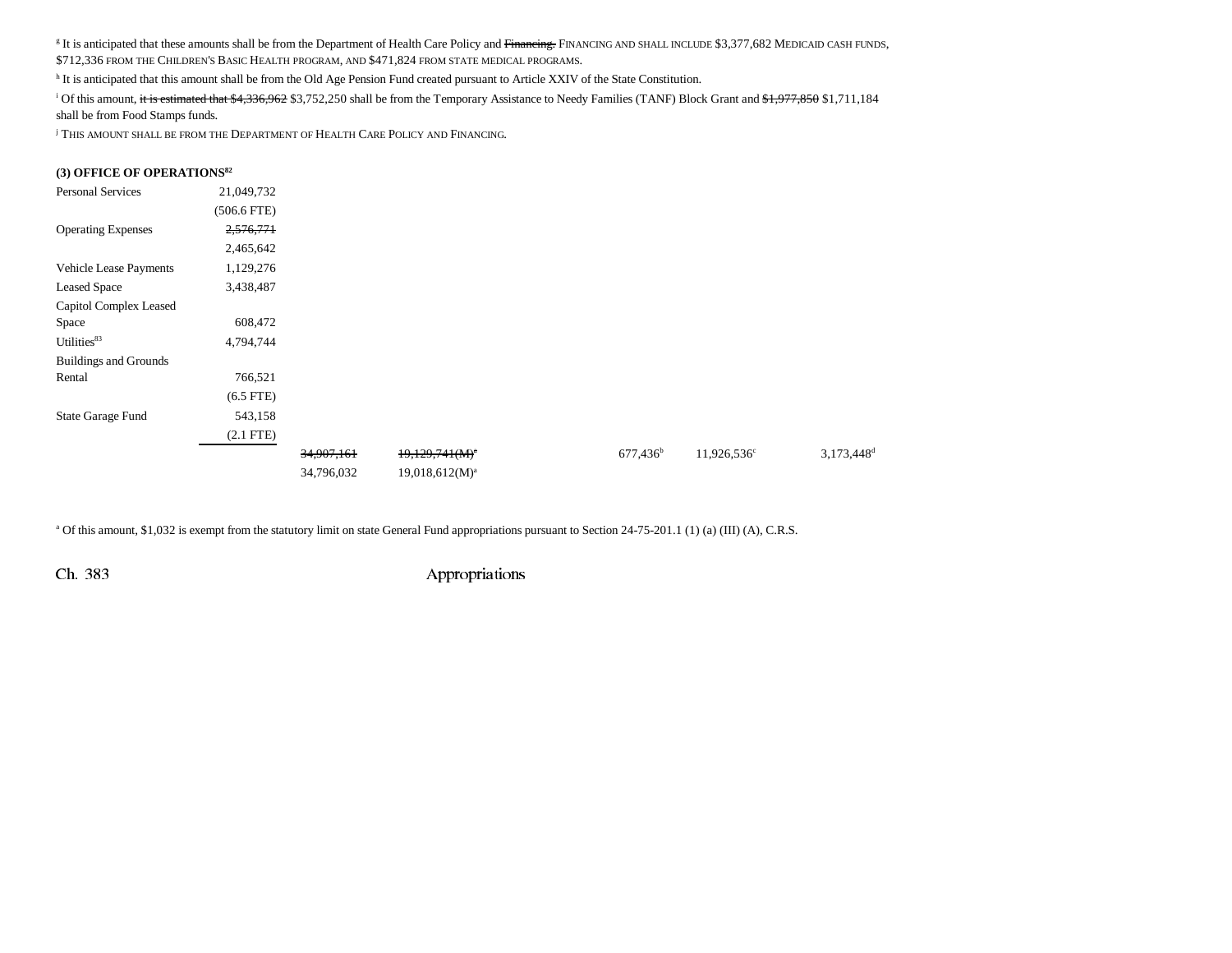|                 |       |                | APPROPRIATION FROM |              |              |              |  |  |
|-----------------|-------|----------------|--------------------|--------------|--------------|--------------|--|--|
| ITEM &          | TOTAL | <b>GENERAL</b> | <b>GENERAL</b>     | CASH         | CASH         | FEDERAL      |  |  |
| <b>SUBTOTAL</b> |       | <b>FUND</b>    | <b>FUND</b>        | <b>FUNDS</b> | <b>FUNDS</b> | <b>FUNDS</b> |  |  |
|                 |       |                | <b>EXEMPT</b>      |              | EXEMPT       |              |  |  |
|                 |       |                |                    |              |              |              |  |  |

<sup>b</sup> Of this amount, it is estimated that \$410,366 shall be from patient cash collected by the Mental Health Institutes, \$223,721 shall be from the Buildings and Grounds Fund, and \$43,349 shall be from various sources of cash funds.

c Of this amount, it is estimated that \$5,464,323(T) shall be from Medicaid funds appropriated to the Department of Health Care Policy and Financing, \$4,065,083 shall be from patient cash collected by the Mental Health Institutes including \$2,915,619(T) from revenue earned from Mental Health Community Capitation, \$760,037(T) shall be from the Department of Corrections, \$542,800 shall be from reserves in the Buildings and Grounds Fund, \$543,158 shall be from moneys in the State Garage Fund collected from other state agencies, and \$551,135 shall be from various sources of exempt cash funds.

<sup>d</sup> Of this amount, it is estimated that \$1,067,441 shall be from Section 110 vocational rehabilitation funds, \$755,979 shall be from the Social Security Administration for disability determination services, \$253,686 shall be from the Substance Abuse Prevention and Treatment Block Grant, \$112,895 shall be from the Temporary Assistance to Needy Families Block Grant, \$1,266 shall be from Title IV-E of the Social Security Act and \$982,181 shall be from various sources of federal funds.

#### **(4) OFFICE OF ADULT HEALTH AND REHABILITATION**

**(A) Administration of Mental Health and Developmental Disability Services<sup>44</sup>** Personal Services 3,322,979

|                                    | $(49.6$ FTE) |
|------------------------------------|--------------|
| <b>Operating Expenses</b>          | 343,806      |
|                                    | 340,254      |
| <b>Federal Programs and Grants</b> | 408.247      |
|                                    | $(3.0$ FTE)  |
| Supportive Housing and             |              |
| Homeless Program                   | 4,656,562    |
|                                    | $(11.5$ FTE) |
| Training                           | 87.551       |
|                                    |              |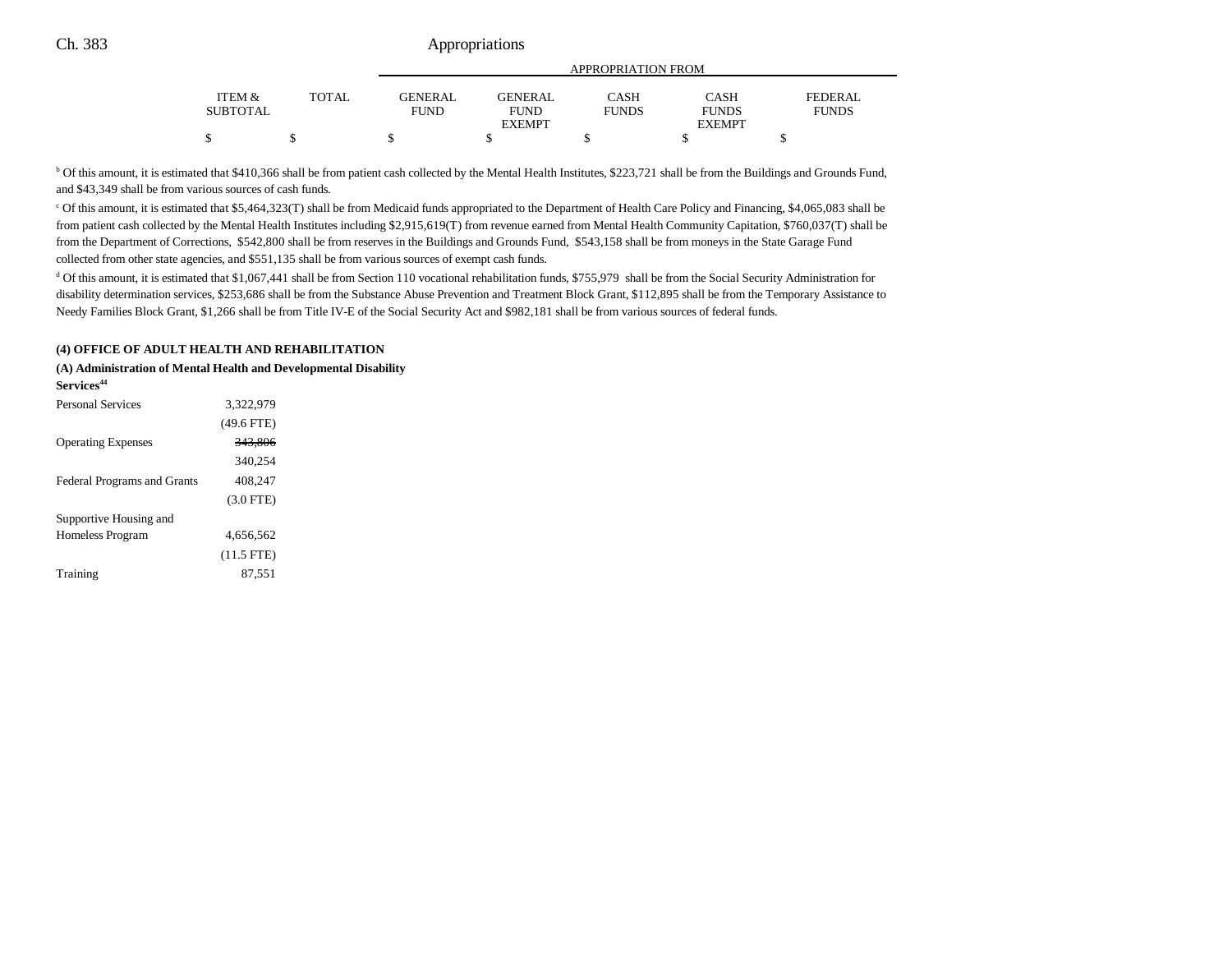| Mental Health Data Analysis |           |         |                                                    |
|-----------------------------|-----------|---------|----------------------------------------------------|
| Contracts <sup>84</sup>     | 36.409    |         |                                                    |
| Performance Monitoring and  |           |         |                                                    |
| Evaluation                  | 41,216    |         |                                                    |
|                             | 8,896,770 | 925,216 | 5,291,743 <sup>b</sup><br>$2,679,811$ <sup>a</sup> |
|                             | 8,893,218 | 924.610 | 2,676,865 <sup>a</sup>                             |

<sup>a</sup> Of this amount, \$2,591,473(T) \$2,588,527(T) shall be from Medicaid funds appropriated to the Department of Health Care Policy and Financing, and \$88,338 shall be from patient revenues earned by the Mental Health Institutes.

b Of this amount, \$192,334 shall be from the Mental Health Services Block Grant, \$34,600 shall be from the Substance Abuse Prevention and Treatment Block Grant, \$4,656,562 shall be from the U.S. Department of Housing and Urban Development and \$408,247 shall be from various sources of federal funds.

| (B) Mental Health Community Programs <sup>8, 58, 85</sup> |                        |                |                           |           |
|-----------------------------------------------------------|------------------------|----------------|---------------------------|-----------|
| Mental Health Capitation <sup>53,</sup>                   |                        |                |                           |           |
| 61, 62, 63, 64 CAPITATION AND                             |                        |                |                           |           |
| <b>FEE FOR SERVICE</b>                                    |                        |                |                           |           |
| PAYMENTS <sup>53, 61, 62, 63, 64</sup>                    | <del>137,929,339</del> |                | $137,929,339(f)^4$        |           |
|                                                           | 147,230,977            |                | $147,230,977(T)^a$        |           |
| Medicaid Anti-Psychotic                                   |                        |                |                           |           |
| Pharmaceuticals <sup>65</sup>                             | 19,663,698             |                | $19,663,698(f)^4$         |           |
|                                                           | 19,641,077             |                | $19,641,077(T)^a$         |           |
| Services for Target Clients                               | 25,869,723             | 18,777,197     | 2,191,430 <sup>b</sup>    | 4,901,096 |
| Services for Non-Target                                   |                        |                |                           |           |
| Clients                                                   | 696,794                | 696,794        |                           |           |
| Goebel Lawsuit Settlement <sup>86</sup>                   | 17,616,278             | 9,218,340f     | 8,397,938(T) <sup>d</sup> |           |
|                                                           | $(2.0$ FTE $)$         |                |                           |           |
| <b>Assertive Community</b>                                |                        |                |                           |           |
| <b>Treatment Programs</b>                                 | 1,213,600              | 606,800        | $606,800(L)^e$            |           |
| Ch. 383                                                   |                        | Appropriations |                           |           |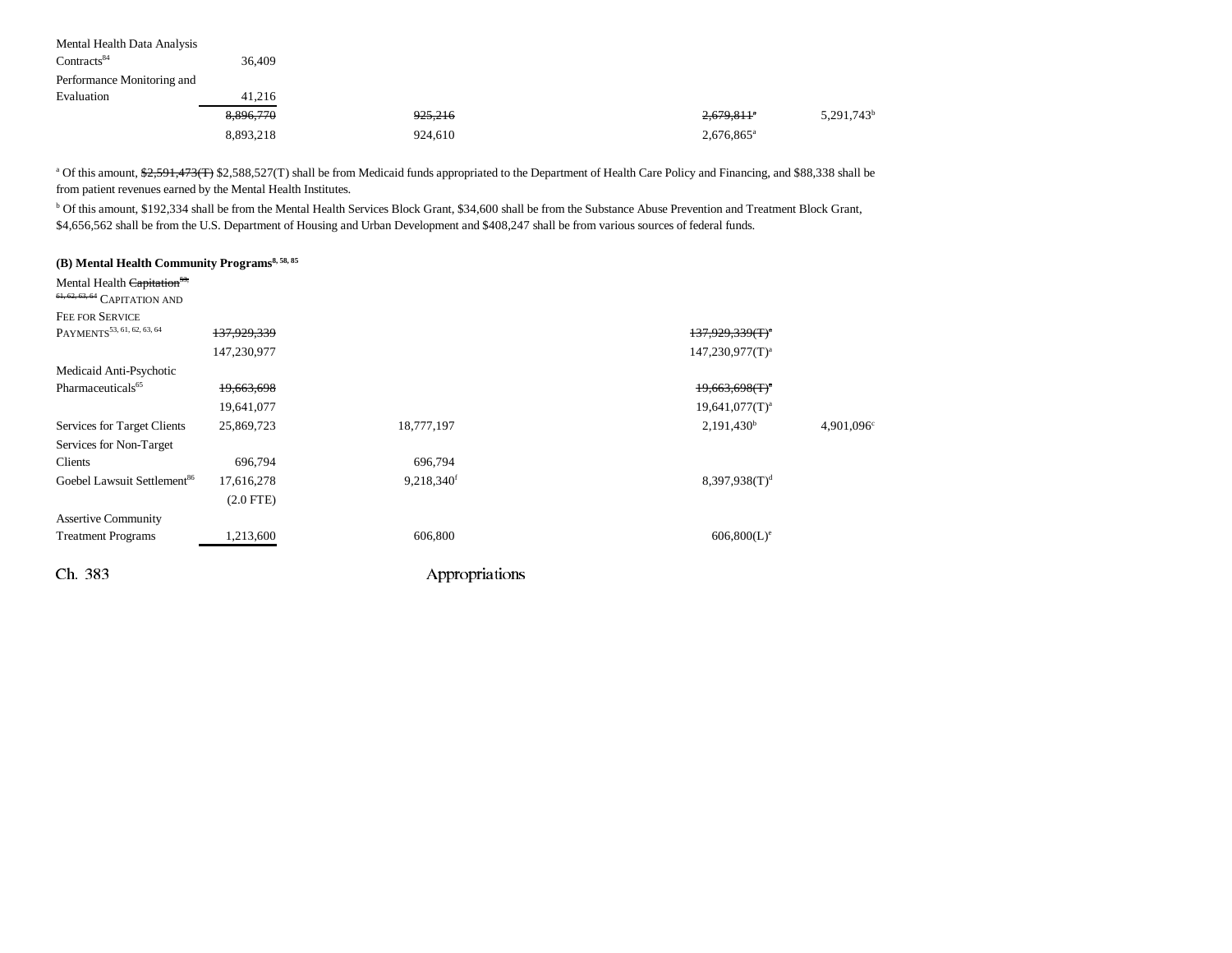|          |       | APPROPRIATION FROM |                              |              |                               |                |  |
|----------|-------|--------------------|------------------------------|--------------|-------------------------------|----------------|--|
| ITEM &   | TOTAL | <b>GENERAL</b>     | <b>GENERAL</b>               | CASH         | <b>CASH</b>                   | <b>FEDERAL</b> |  |
| SUBTOTAL |       | <b>FUND</b>        | <b>FUND</b><br><b>EXEMPT</b> | <b>FUNDS</b> | <b>FUNDS</b><br><b>EXEMPT</b> | <b>FUNDS</b>   |  |
| Φ        |       |                    |                              |              |                               |                |  |

202,989,432

212,268,449

<sup>a</sup> These amounts shall be from Medicaid funds appropriated to the Department of Health Care Policy and Financing.

b Of this amount, \$1,655,099(T) shall be from the Division of Vocational Rehabilitation and \$536,331(L) shall be from local matching funds to provide a 33 percent match for General Fund appropriations for purchase of pharmaceuticals.

c Of this amount, it is estimated that \$4,487,620 shall be from the Mental Health Services Block Grant and \$413,476 shall be from the Homeless Prevention Block Grant.

<sup>d</sup> Of this amount, \$160,306 shall be from the Division of Vocational Rehabilitation and \$8,237,632 is shown for informational purposes only and reflects the portion of the Mental Health Capitation line item estimated to be used for services to the Goebel plaintiff class.

e This amount shall be from local matching funds.

f Of this amount, \$1,605,446 is appropriated pursuant to a final state court order. This amount is exempt from the statutory limit on state General Fund appropriations pursuant to Section 24-75-201.1 (1)(a)(III)(B), C.R.S.

#### **(D) Division of Vocational Rehabilitation8**

| <b>Rehabilitation Programs -</b> |               |              |                      |                     |                          |
|----------------------------------|---------------|--------------|----------------------|---------------------|--------------------------|
| General Fund Match               | 19,939,833    | 4,231,455(M) |                      |                     | 15,708,378 <sup>*</sup>  |
|                                  | 18,531,382    | 3,931,455(M) |                      |                     | 14,599,927 <sup>a</sup>  |
|                                  | $(224.7$ FTE) |              |                      |                     |                          |
| <b>Rehabilitation Programs -</b> |               |              |                      |                     |                          |
| Local Funds Match <sup>92</sup>  | 12,237,995    |              | 338,888 <sup>b</sup> | $2,268,197^{\circ}$ | $9,630,910$ <sup>d</sup> |
|                                  | $(9.0$ FTE)   |              |                      |                     |                          |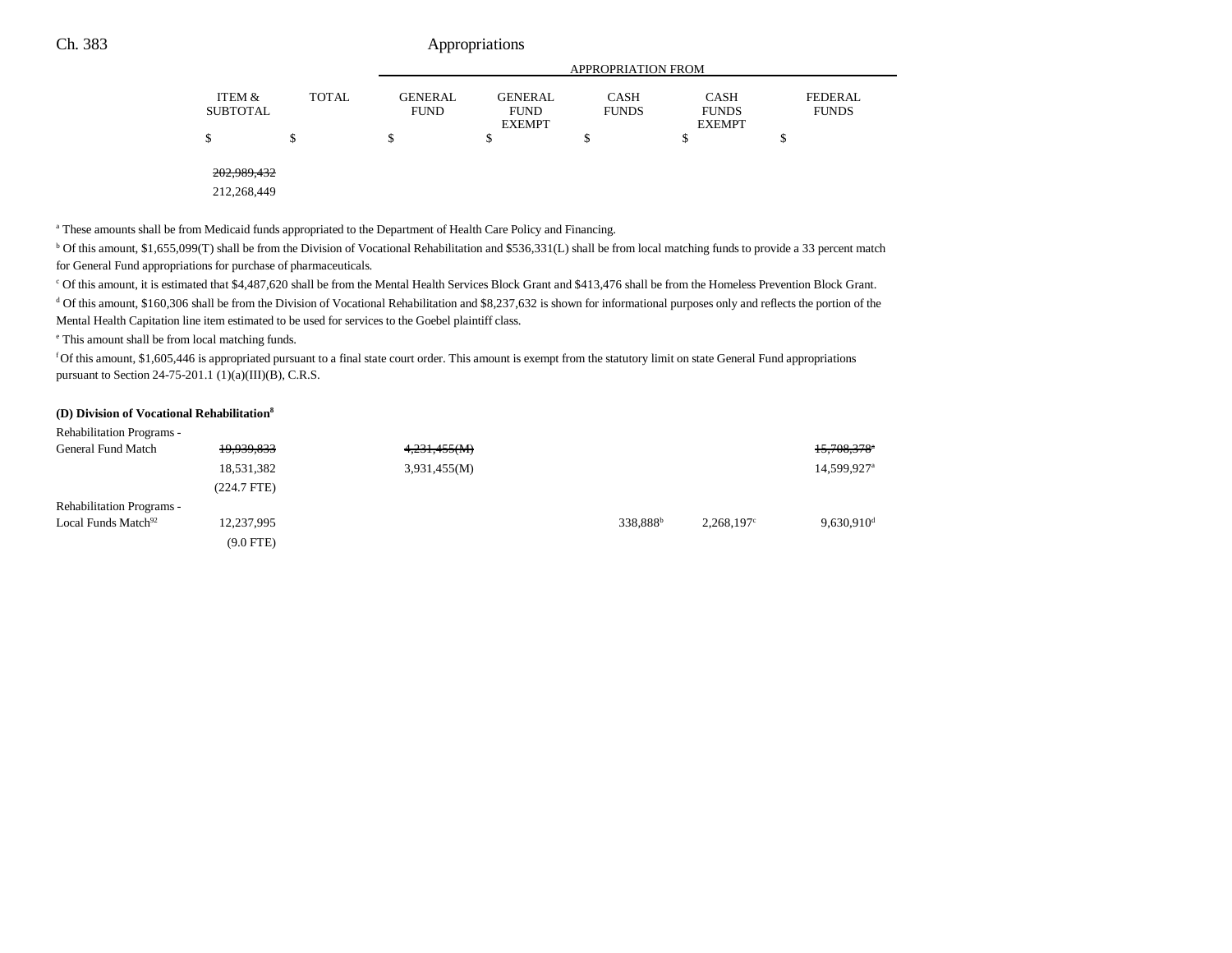| <b>Business Enterprise Program</b> |             |             |                      |                       |         |
|------------------------------------|-------------|-------------|----------------------|-----------------------|---------|
| for the Blind                      | 584,194     |             | $124,428^{\circ}$    |                       | 459,766 |
|                                    | $(5.0$ FTE) |             |                      |                       |         |
| <b>Business Enterprise Program</b> |             |             |                      |                       |         |
| Operated Stands and                |             |             |                      |                       |         |
| Leasehold Improvements             | 685,000     |             | 575,000°             | $10,000$ <sup>f</sup> | 100,000 |
|                                    | 833,500     |             | 723,500 <sup>e</sup> |                       |         |
| <b>Independent Living Centers</b>  |             |             |                      |                       |         |
| and State Independent Living       |             |             |                      |                       |         |
| Council <sup>93</sup>              | 816,796     | 366,134     |                      | $45,066(L)^{g}$       | 405,596 |
| <b>Rehabilitation Teaching</b>     |             |             |                      |                       |         |
| Program                            | 296,109     | 296,109     |                      |                       |         |
|                                    |             | $(5.2$ FTE) |                      |                       |         |
| Appointment of Legal               |             |             |                      |                       |         |
| Interpreters for the Hearing       |             |             |                      |                       |         |
| Impaired                           | 69,457      | 69,457      |                      |                       |         |
| Aid to the Blind Treatment         | 600         |             |                      | $600(L)$ <sup>h</sup> |         |
| Colorado Commission for            |             |             |                      |                       |         |
| the Deaf and Hard of               |             |             |                      |                       |         |
| Hearing                            | 115,527     |             |                      | $115,527^{\rm i}$     |         |
|                                    |             |             |                      | $(1.0$ FTE)           |         |
| <b>Older Blind Grants</b>          | 308,332     |             |                      | $30,833^{j}$          | 277,499 |
|                                    | 35,053,843  |             |                      |                       |         |
|                                    | 33,793,892  |             |                      |                       |         |

a This amount shall be from Section 110 and Section 203 vocational rehabilitation funds.

<sup>b</sup> This amount shall be from school districts and other local matching funds that are received and processed through the state accounting system.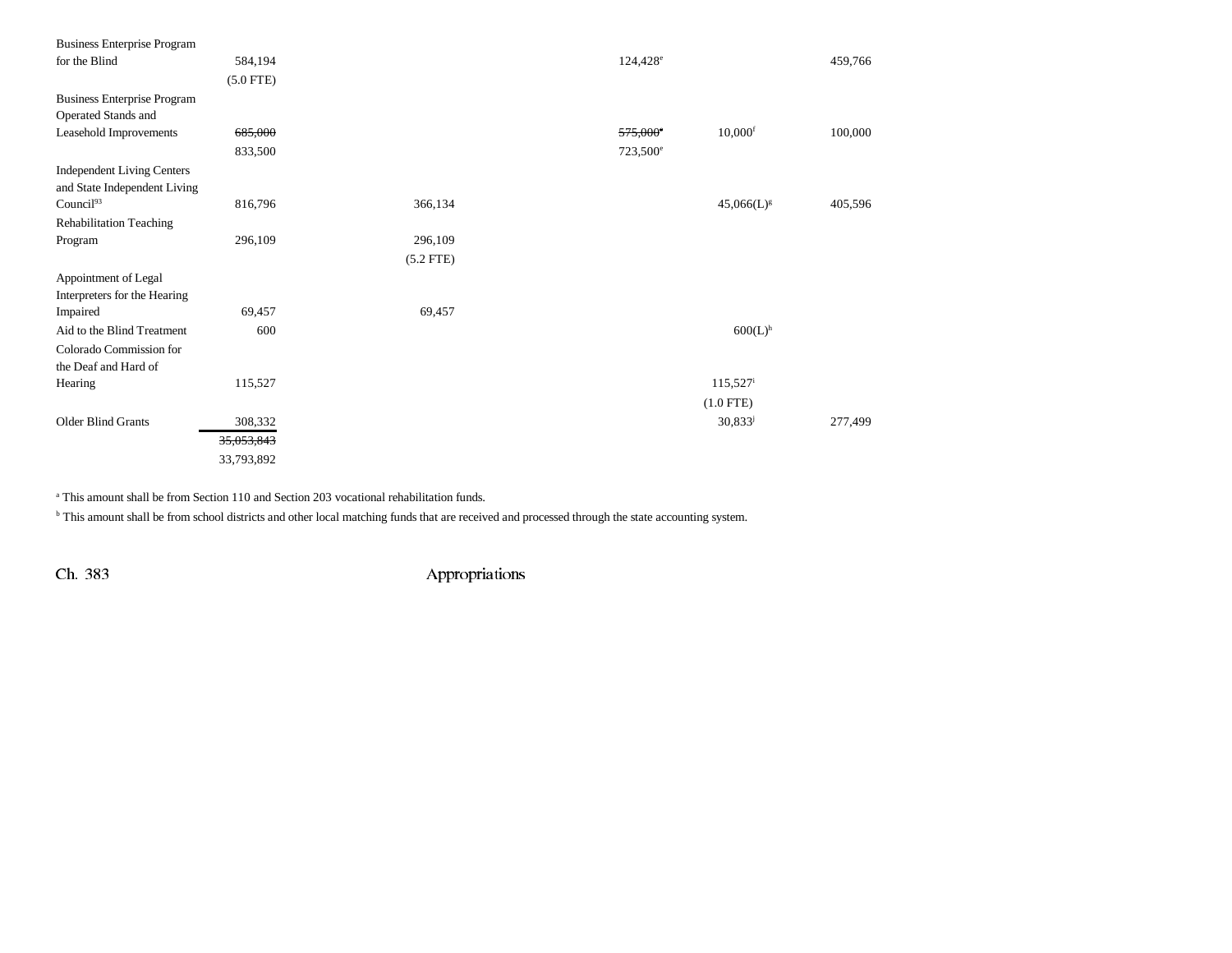|                   |              |                | APPROPRIATION FROM |              |               |              |  |  |
|-------------------|--------------|----------------|--------------------|--------------|---------------|--------------|--|--|
| <b>ITEM &amp;</b> | <b>TOTAL</b> | <b>GENERAL</b> | <b>GENERAL</b>     | CASH         | <b>CASH</b>   | FEDERAL      |  |  |
| <b>SUBTOTAL</b>   |              | <b>FUND</b>    | <b>FUND</b>        | <b>FUNDS</b> | <b>FUNDS</b>  | <b>FUNDS</b> |  |  |
|                   |              |                | <b>EXEMPT</b>      |              | <b>EXEMPT</b> |              |  |  |
| Φ                 |              |                |                    |              |               |              |  |  |

c Of this amount, it is estimated that \$1,795,267(T) shall be from the Department of Education on behalf of school districts, \$269,607(T) shall be from the Office of Health and Rehabilitation, \$82,334(L) shall be from local matching funds, and \$120,989 shall be from various sources of exempt cash funds.

<sup>d</sup> This amount shall be from Section 110 vocational rehabilitation funds.

e These ESTIMATE amounts shall be from the Business Enterprise Cash Fund.

f This amount shall be from reserves in the Business Enterprise Cash Fund.

<sup>g</sup> This amount shall be from local recipients of Independent Living Grants.

h This amount shall be from county Aid to the Blind Treatment Program funds.

i This amount shall be from the Colorado Commission for the Deaf and Hard of Hearing Cash Fund pursuant to Section 26-21-107, C.R.S.

<sup>j</sup> This amount shall be from recipients of Older Blind Grant funds.

#### **(E) Alcohol and Drug Abuse Division7**

(2) Community Programs<sup>8, 94</sup>

|  |  |  | (b) Other Community Programs |  |
|--|--|--|------------------------------|--|
|--|--|--|------------------------------|--|

| $\frac{1}{2}$ . The stationary state of $\frac{1}{2}$ is a state of $\frac{1}{2}$ . The state of $\frac{1}{2}$ |           |         |                        |                       |                          |
|----------------------------------------------------------------------------------------------------------------|-----------|---------|------------------------|-----------------------|--------------------------|
| High Risk Pregnant Women                                                                                       |           |         |                        |                       |                          |
| Program                                                                                                        | 213,208   |         |                        | $213,208(T)^4$        |                          |
|                                                                                                                | 347,524   |         |                        | $347,524(T)^a$        |                          |
| <b>Prevention Contracts</b>                                                                                    | 1,179,523 | 122,598 | 22,000 <sup>b</sup>    |                       | $1,034,925$ <sup>c</sup> |
| Persistent Drunk Driver                                                                                        |           |         |                        |                       |                          |
| Programs                                                                                                       | 75,000    |         | $75,000$ <sup>d</sup>  |                       |                          |
| Law Enforcement Assistance                                                                                     |           |         |                        |                       |                          |
| <b>Fund Contracts</b>                                                                                          | 335,828   |         | $293.094$ <sup>e</sup> | $42.734$ <sup>f</sup> |                          |
| <b>Provider Training</b>                                                                                       | 99,010    |         | 99.010 <sup>g</sup>    |                       |                          |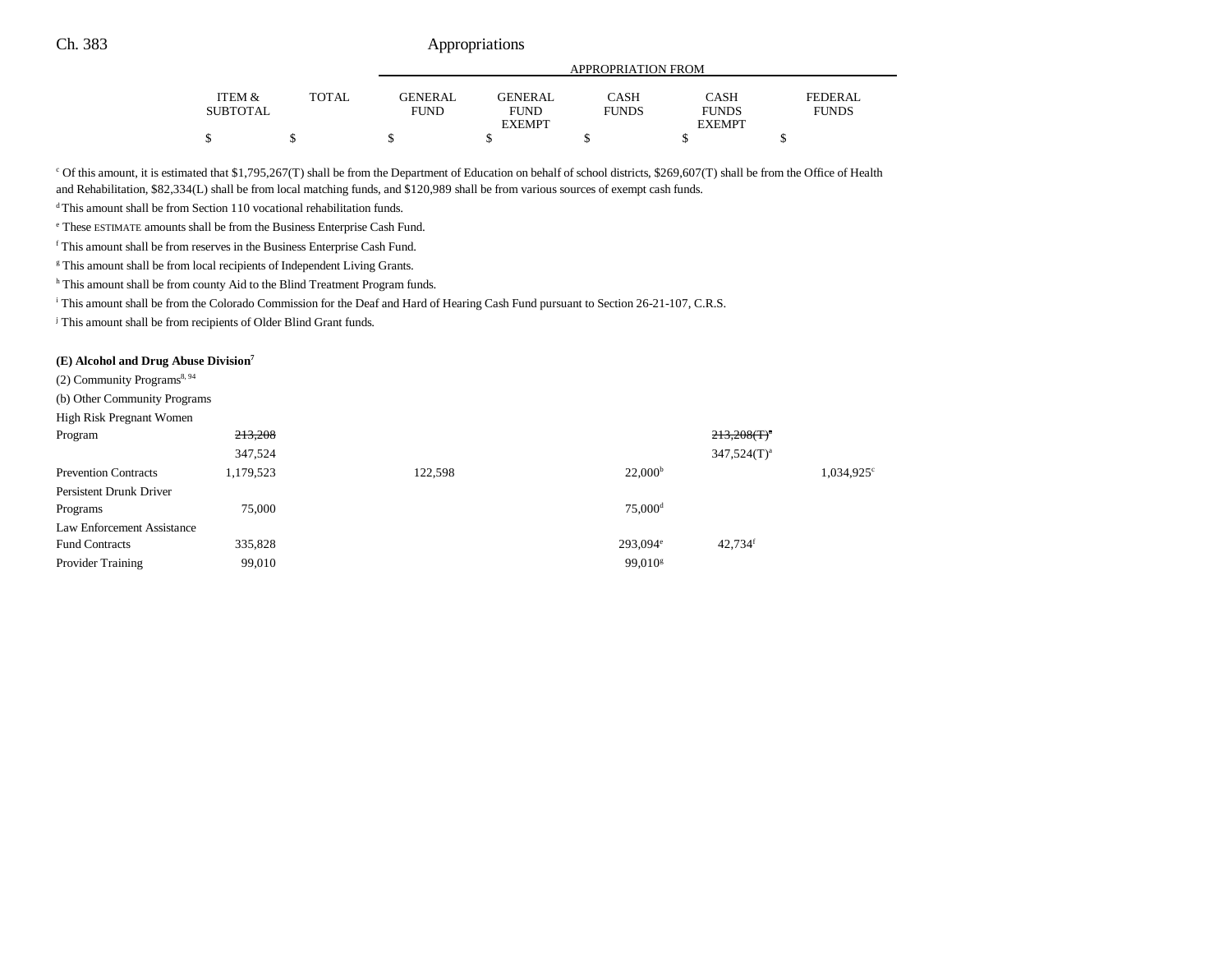Federal Grants  $2,294,800$   $2,294,800$ 

4,197,369 4,331,685

a This amount shall be from Medicaid funds appropriated to the Department of Health Care Policy and Financing. <sup>b</sup> This amount shall be from the Tobacco Use Prevention Fund, pursuant to Section 24-35-507, C.R.S. c It is anticipated that this amount shall be from the Substance Abuse Prevention and Treatment Block Grant. d This amount shall be from the Persistent Drunk Driver Cash Fund, pursuant to Section 42-3-130.5, C.R.S. e This amount shall be from the Law Enforcement Assistance Fund, pursuant to Section 43-4-402 (2), C.R.S. f This amount shall be from reserves in the Law Enforcement Assistance Fund.

<sup>g</sup> This amount shall be from the Drug Offender Surcharge Fund, pursuant to Section 18-19-103, C.R.S.

h This amount includes estimated receipts for various federal substance abuse prevention and treatment grants.

#### 523,726,306

531,876,136

#### **(5) OFFICE OF DIRECT SERVICES**

| (B) Mental Health Institutes $62,96$ |                 |
|--------------------------------------|-----------------|
| <b>Personal Services</b>             | 69.222.230      |
|                                      | 69,107,505      |
|                                      | $(1,268.3$ FTE) |
| <b>Operating Expenses</b>            | 8,261,757       |
| General Hospital Personal            |                 |
| <b>Services</b>                      | 2,521,909       |
|                                      | $(36.0$ FTE)    |
| <b>General Hospital Operating</b>    |                 |
| <b>Expenses</b>                      | 319,528         |
|                                      |                 |
| Ch. 383                              |                 |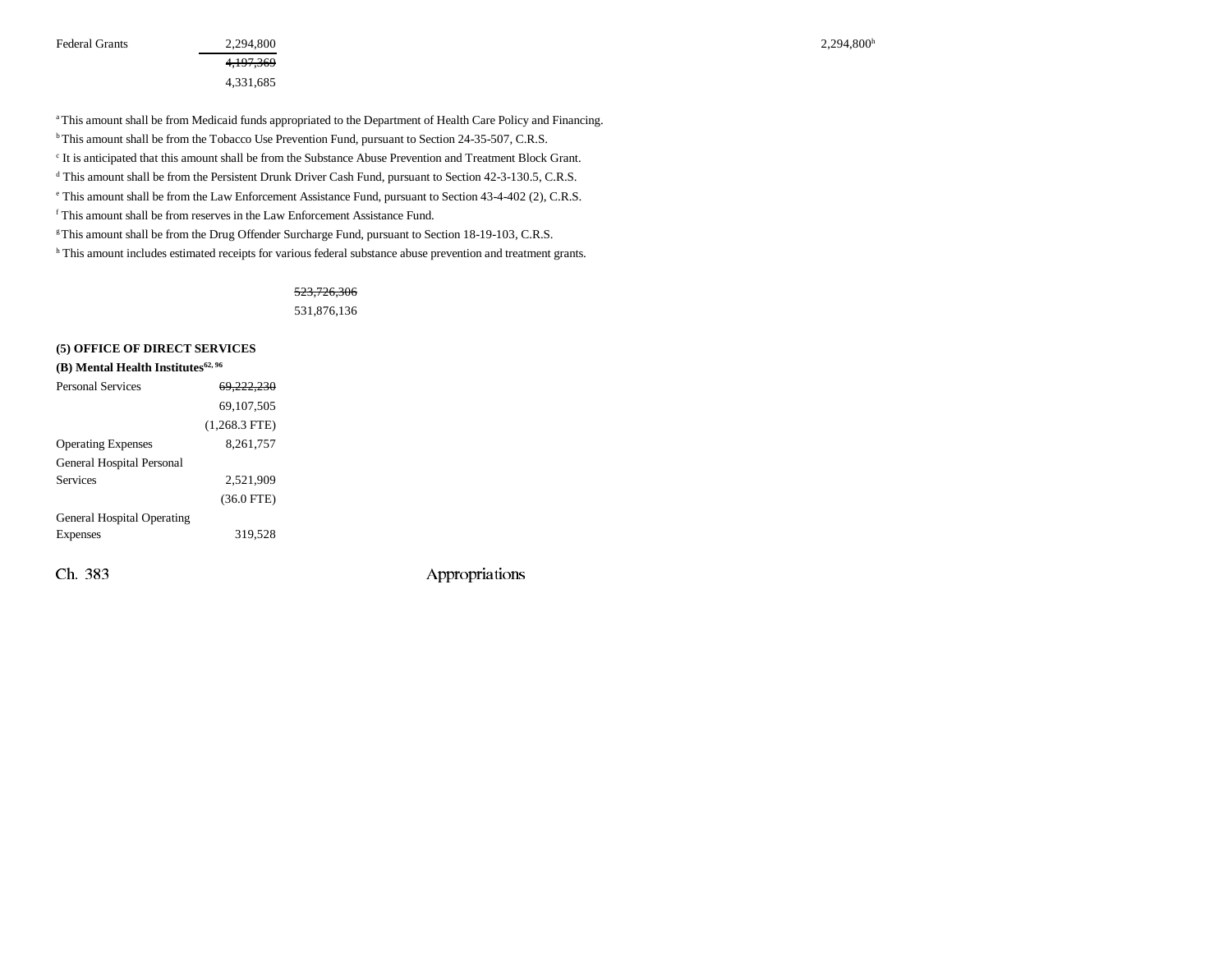| Ch. 383                         |                           |              |                               | Appropriations                                 |                             |                                              |                                |
|---------------------------------|---------------------------|--------------|-------------------------------|------------------------------------------------|-----------------------------|----------------------------------------------|--------------------------------|
|                                 |                           |              |                               |                                                | APPROPRIATION FROM          |                                              |                                |
|                                 | ITEM &<br><b>SUBTOTAL</b> | <b>TOTAL</b> | <b>GENERAL</b><br><b>FUND</b> | <b>GENERAL</b><br><b>FUND</b><br><b>EXEMPT</b> | <b>CASH</b><br><b>FUNDS</b> | <b>CASH</b><br><b>FUNDS</b><br><b>EXEMPT</b> | <b>FEDERAL</b><br><b>FUNDS</b> |
|                                 | \$                        | \$           | \$                            | ъ                                              | ъ                           | Φ                                            | ٠D                             |
| <b>Educational Programs</b>     | 665,243                   |              |                               |                                                |                             |                                              |                                |
|                                 | $(17.0$ FTE)              |              |                               |                                                |                             |                                              |                                |
| <b>Indirect Cost Assessment</b> | 214,279                   |              |                               |                                                |                             |                                              |                                |
|                                 | 81,204,946                |              | $60,756,011$ <sup>a</sup>     |                                                | $2,236,818^b$               | $18,212,117$ <sup>c</sup>                    |                                |
|                                 | 81,090,221                |              | 59,791,286 <sup>a</sup>       |                                                |                             | $19,062,117$ <sup>c</sup>                    |                                |

<sup>a</sup> Of this amount, \$1,487,634 is appropriated pursuant to a new requirement of federal law that increases the required level of service for an existing program. This amount is exempt from the statutory limit on state General Fund appropriations pursuant to Section 24-75-201.1 (1)(a)(III)(A).

b Of this amount, \$1,700,809 shall be from patient revenues and \$536,009 shall be from school districts and counties for the operation of residential treatment centers. <sup>c</sup> Of this amount, \$15,524,908 \$16,374,908 shall be from patient revenues, \$2,357,455(T) shall be from the Department of Corrections, \$317,754(T) shall be from the Department of Education, and \$12,000(T) shall be from Institutional Programs for Persons with Developmental Disabilities. For informational purposes only, of the patient revenues,  $$8,652,266(T)$  \$7,609,150(T) is estimated to be from revenue earned from Mental Health Community Capitation, \$3,481,714 \$4,331,714 is estimated to be from federal and other sources of patient revenues, \$938,700(T) is estimated to be from the Division of Youth Corrections and the Department of Health Care Policy and Financing for the operation of Residential Treatment Centers, and \$2,452,228(T) \$3,495,344(T) is estimated to be from Medicaid funds appropriated to the Department of Health Care Policy and Financing.

#### (C) Institutional Programs for Persons with Developmental Disabilities<sup>90, 97</sup>

| <b>Personal Services</b>  | 35,360,909    |  |
|---------------------------|---------------|--|
|                           | $(902.3$ FTE) |  |
| <b>Operating Expenses</b> | 2.099.294     |  |
| Capital Outlay - Patient  |               |  |
| Needs                     | 80.249        |  |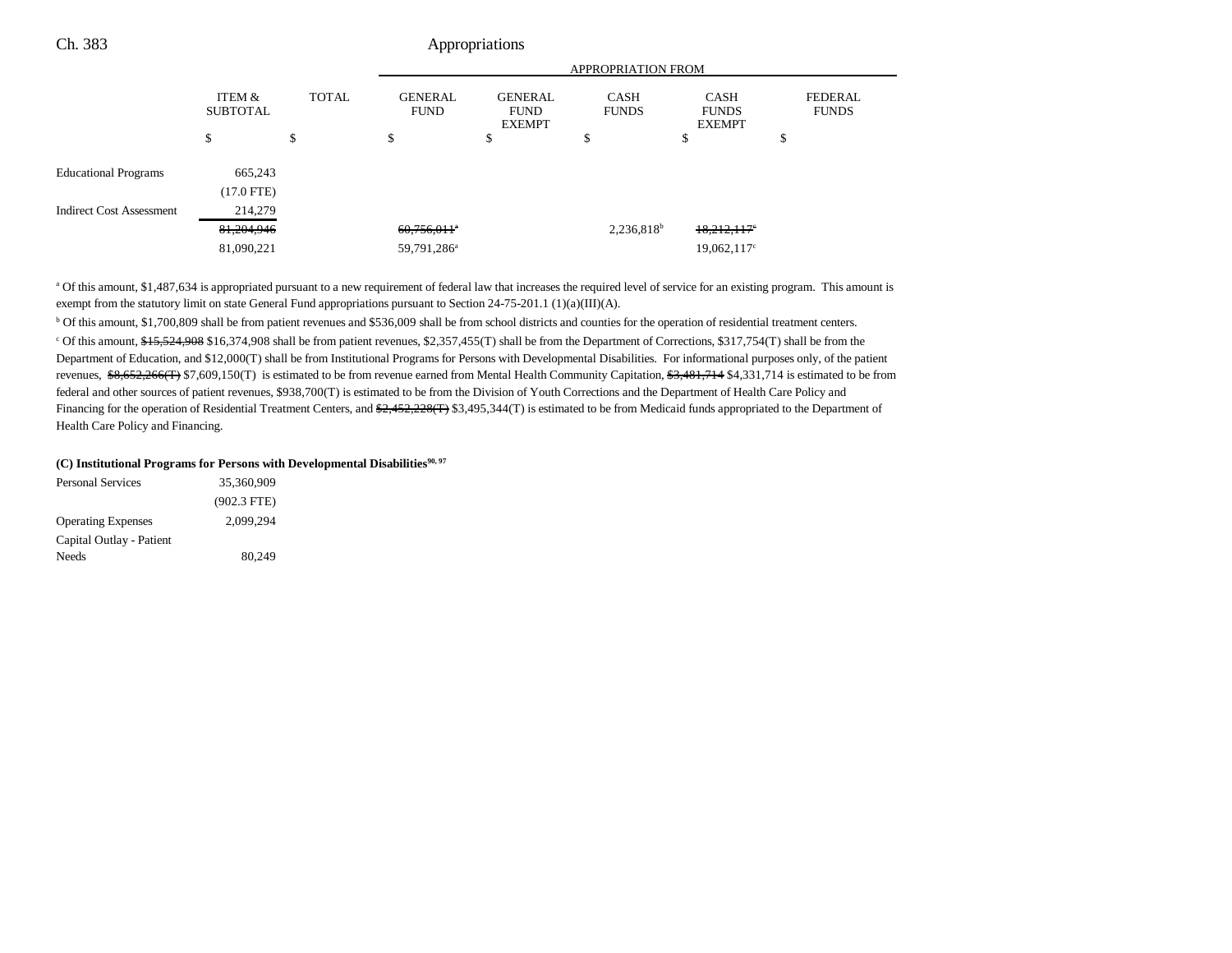|                           | 38,187,060 | 2,295,211 <sup>°</sup> | $35,891,849(T)^t$ |
|---------------------------|------------|------------------------|-------------------|
| Purchase of Services      | 262,112    |                        |                   |
| <b>Leased Space</b>       | 246,320    |                        |                   |
| Allowance                 | 138,176    |                        |                   |
| <b>Resident Incentive</b> |            |                        |                   |

 $2,255,102^a$   $35,931,958(T)^b$ 

a This amount shall be from client cash revenues.

b This amount shall be from Medicaid funds appropriated to the Department of Health Care Policy and Financing.

120,300,283

120,185,558

| (7) OFFICE OF SELF SUFFICIENCY            |             |           |                         |                          |
|-------------------------------------------|-------------|-----------|-------------------------|--------------------------|
| (B) Colorado Works Program <sup>100</sup> |             |           |                         |                          |
| County Block Grants <sup>101, 102</sup>   | 158,736,682 |           | 26,935,651 <sup>a</sup> | 131,801,031 <sup>b</sup> |
| <b>REIMBURSEMENT TO</b>                   |             |           |                         |                          |
| <b>COUNTIES FOR PRIOR YEAR</b>            |             |           |                         |                          |
| <b>EXPENDITURES DUE TO</b>                |             |           |                         |                          |
| <b>REDUCTION IN FEDERAL</b>               |             |           |                         |                          |
| <b>MAINTENANCE OF EFFORT</b>              |             |           |                         |                          |
| REQUIREMENT                               | 5,524,726   |           |                         | 5,524,726 <sup>b</sup>   |
| Case Management System                    | 228,802     | 80,651(M) |                         | $148,151^b$              |
|                                           | 208,406     | 60,255(M) |                         |                          |
| Short-term Works                          |             |           |                         |                          |
| <b>Emergency Fund</b>                     | 3,000,000   |           |                         | $3,000,000$ <sup>b</sup> |
| <b>County Reserve Accounts</b>            | 43,562,821  |           |                         | $43,562,821^b$           |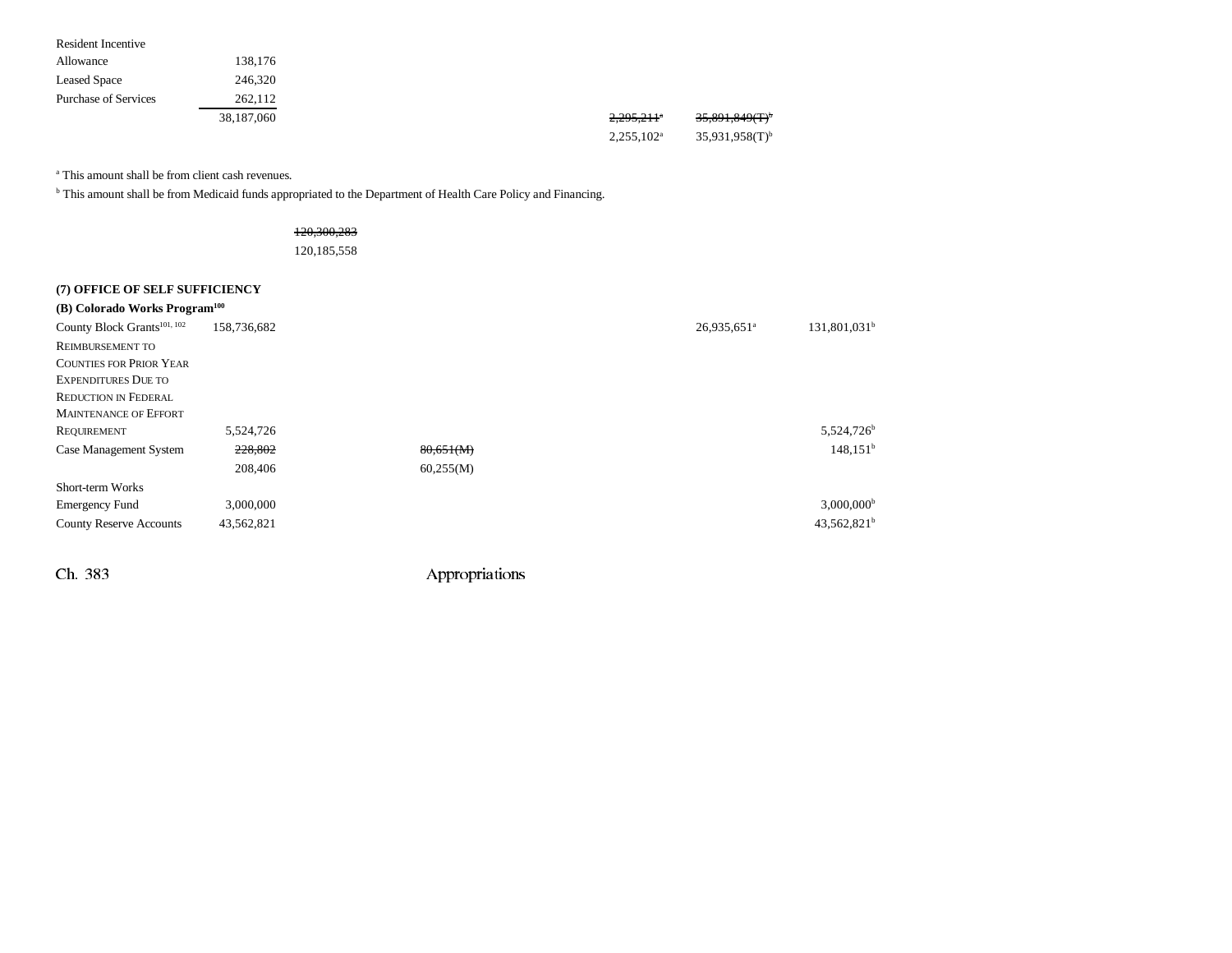|                          |                           |              | <b>APPROPRIATION FROM</b>     |                                                |                             |                                              |                                |
|--------------------------|---------------------------|--------------|-------------------------------|------------------------------------------------|-----------------------------|----------------------------------------------|--------------------------------|
|                          | ITEM &<br><b>SUBTOTAL</b> | <b>TOTAL</b> | <b>GENERAL</b><br><b>FUND</b> | <b>GENERAL</b><br><b>FUND</b><br><b>EXEMPT</b> | <b>CASH</b><br><b>FUNDS</b> | <b>CASH</b><br><b>FUNDS</b><br><b>EXEMPT</b> | <b>FEDERAL</b><br><b>FUNDS</b> |
|                          | \$                        | \$           | \$                            | Φ                                              | ¢<br>Ф                      | \$                                           | \$                             |
| <b>County Training</b>   | 500,000                   |              |                               |                                                |                             |                                              | $500,000$ <sup>b</sup>         |
| Works Program Evaluation | 500,000                   |              |                               |                                                |                             |                                              | 500,000 <sup>b</sup>           |
|                          | 206,528,305               |              |                               |                                                |                             |                                              |                                |
|                          | 212,032,635               |              |                               |                                                |                             |                                              |                                |

a Of this amount, \$23,335,651(L) shall be from local funds and \$3,600,000 is estimated to be from the State's share of cash funds exempt revenues, including retained child support collections, retained fraud refunds, state revenue intercepts, and other refunds. Of the amount appropriated from local funds, \$5,400,000 is estimated to be from the local share of cash funds exempt revenues, including retained child support collections, fraud refunds, state revenue intercepts, and other refunds.

b These amounts shall be from the Temporary Assistance for Needy Families Block Grant.

### **(C) Special Purpose Welfare Programs** (1) Low Income Energy Assistance Program<sup>103</sup> 20,388,126 2,500,000<sup>a</sup> 17,888,126<sup>b</sup> (4.6 FTE) (2) Food Stamp Job Search Units Program Costs 1,960,128 <del>278,001(M)</del> 336,134<sup>c</sup> <del>1,345,993<sup>d</sup></del> 272,001(M) 1,351,993<sup>d</sup> (6.2 FTE) Supportive Services 262,116 78,435 52,291<sup>c</sup> 131,390<sup>d</sup> 131,390<sup>d</sup> 2,222,244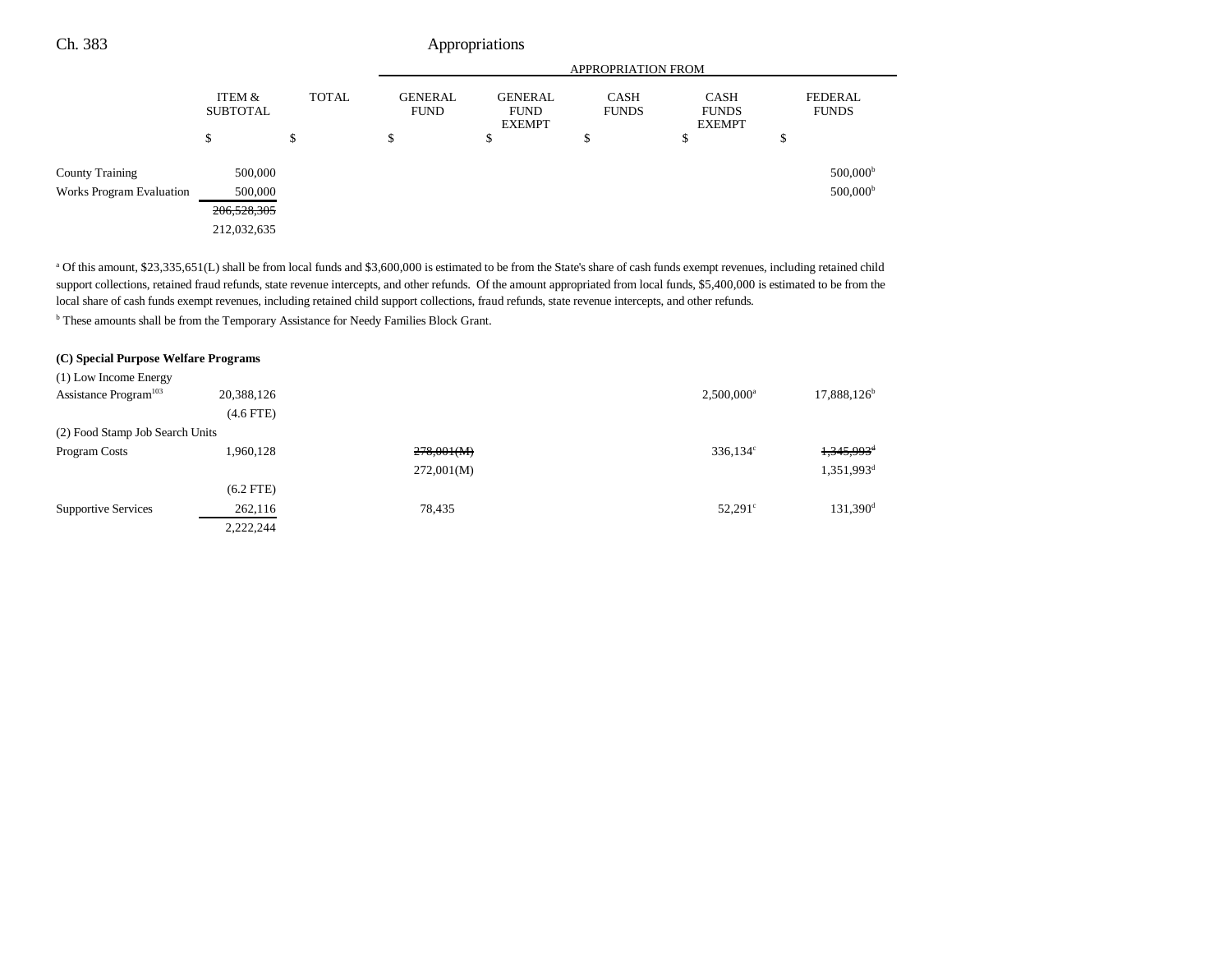| (3) Food Distribution    |                |            |                      |                           |                       |
|--------------------------|----------------|------------|----------------------|---------------------------|-----------------------|
| Program                  | 539,568        | 253,705(M) | $119,930^{\circ}$    |                           | 165,933 <sup>d</sup>  |
|                          | $(8.5$ FTE $)$ |            |                      |                           |                       |
| (4) Low-Income Telephone |                |            |                      |                           |                       |
| Assistance Program       | 84,940         |            |                      | $84,940(T)$ <sup>f</sup>  |                       |
|                          | $(0.9$ FTE)    |            |                      |                           |                       |
| (5) Emergency Assistance |                |            |                      |                           |                       |
| for Legal Immigrants     | 100,000        | 100,000    |                      |                           |                       |
|                          | 93,248         | 93,248     |                      |                           |                       |
| (6) Income Tax Offset    | 32,922         | 16,461(M)  |                      |                           | $16,461$ <sup>g</sup> |
| (7) Denver Indian Center | 25,709         | 25,709     |                      |                           |                       |
| (8) Electronic Benefits  |                |            |                      |                           |                       |
| <b>Transfer Service</b>  | 2,635,396      | 919,549(M) |                      | $721,705(L)$ <sup>h</sup> | 994,142 <sup>i</sup>  |
|                          | $(5.0$ FTE)    |            |                      |                           |                       |
| (9) Refugee Assistance   | 3,751,762      | 15,000     | 137,610 <sup>j</sup> | $4,000(T)^k$              | 3,595,152             |
|                          | 3,738,762      | 2,000      |                      |                           | $(11.0$ FTE)          |
|                          | 29,780,667     |            |                      |                           |                       |
|                          | 29,760,915     |            |                      |                           |                       |

a This amount shall be from the Colorado Energy Assistance Foundation.

<sup>b</sup> Of this amount, \$16,388,126 shall be from the federal Office of Energy Assistance and \$1,500,000 shall be from the Temporary Assistance to Needy Families Block Grant.

c Of these amounts, \$288,425(L) shall be from county matching funds, and \$100,000 shall be from in-kind donations.

d These amounts shall be from the U.S. Department of Agriculture.

e This amount shall be from recipient agencies.

f This amount shall be from the Department of Regulatory Agencies.

g Of this amount, \$13,666 shall be from the Temporary Assistance for Needy Families Block Grant and \$2,795 shall be from various sources of federal funds.

h This amount shall be from local funds.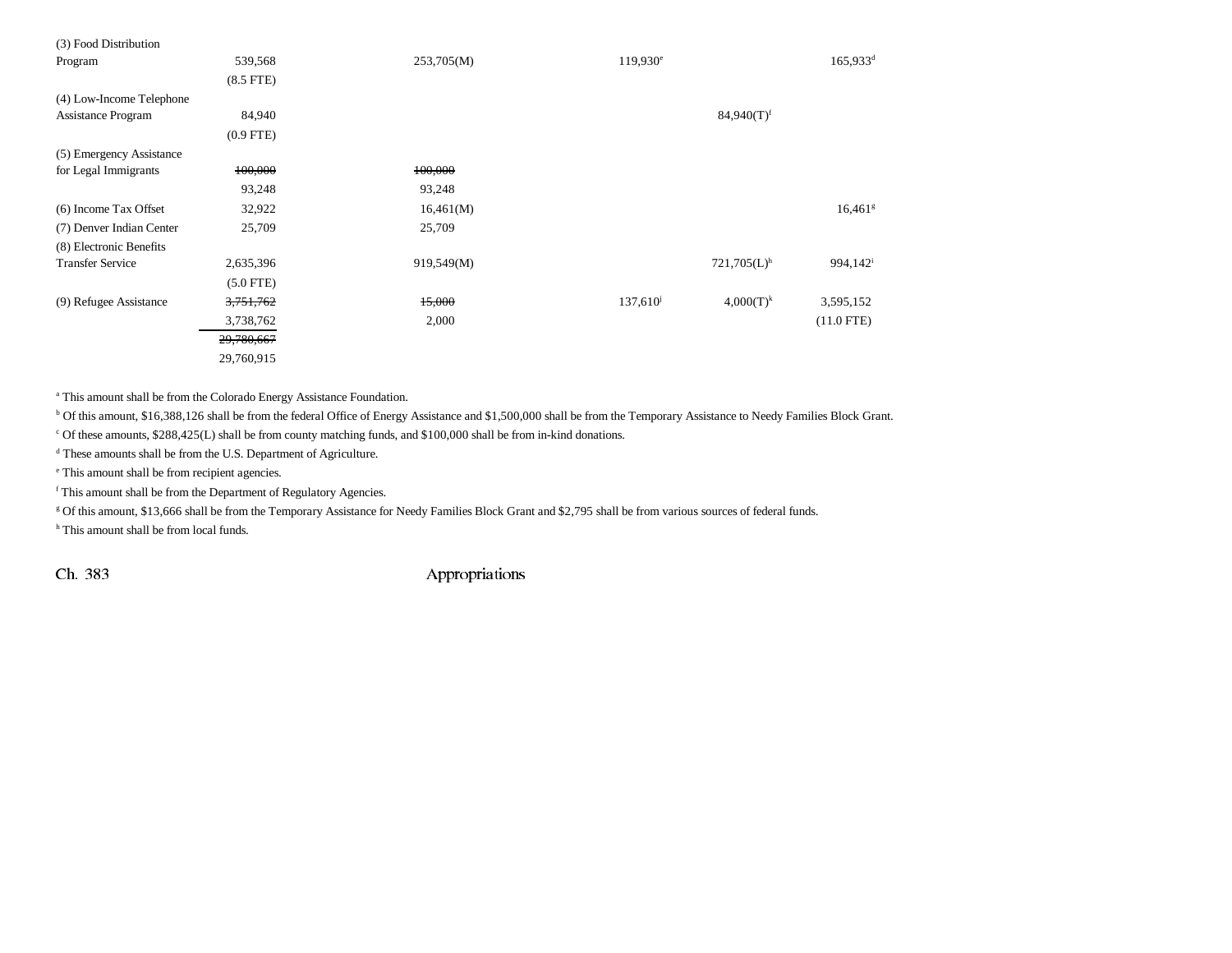|                 |       |             | APPROPRIATION FROM |              |               |              |  |
|-----------------|-------|-------------|--------------------|--------------|---------------|--------------|--|
|                 |       |             |                    |              |               |              |  |
| ITEM &          | TOTAL | GENERAL     | GENERAL            | CASH         | <b>CASH</b>   | FEDERAL      |  |
| <b>SUBTOTAL</b> |       | <b>FUND</b> | <b>FUND</b>        | <b>FUNDS</b> | <b>FUNDS</b>  | <b>FUNDS</b> |  |
|                 |       |             | <b>EXEMPT</b>      |              | <b>EXEMPT</b> |              |  |
|                 |       |             |                    |              |               |              |  |

i Of this amount, \$843,999 shall be from the U.S. Department of Agriculture and \$150,143 shall be from the Temporary Assistance to Needy Families Block Grant.

<sup>j</sup> This amount shall be from payments by county departments of social services.

k This amount shall be from federal funds received by the Department of Health Care Policy and Financing.

#### **(D) Child Support Enforcement**

| Enforcement System <sup>104</sup> | 10,889,562   | 3,576,189(M) | $126,452^{\circ}$ | $245,465^{\rm b}$ | $6,941,456$ <sup>e</sup> |
|-----------------------------------|--------------|--------------|-------------------|-------------------|--------------------------|
|                                   | 10,847,147   | 3,561,768(M) |                   |                   | $6,913,462$ <sup>c</sup> |
|                                   | $(37.9$ FTE) |              |                   |                   |                          |
| Child Support Enforcement         | 1,943,046    | 660,691(M)   |                   |                   | $1,282,355$ <sup>e</sup> |
|                                   | 1,916,575    | 651,691(M)   |                   |                   | 1,264,884°               |
|                                   | $(24.5$ FTE) |              |                   |                   |                          |
|                                   | 12,832,608   |              |                   |                   |                          |
|                                   | 12,763,722   |              |                   |                   |                          |

<sup>a</sup> This amount shall be from the state's share of revenues earned on funds in the Family Support Registry.

b This amount shall be from the federal government's share of revenues earned on funds in the Family Support Registry.

c These amounts shall be from Title IV-D of the Social Security Act.

#### **(E) Disability Determination Services105**

| Program Costs | 16.301.641 | <del>1,241,659(T)</del> <sup>a</sup> | 15,059,982 |
|---------------|------------|--------------------------------------|------------|
|               | 16,272,743 | $1,212,761(T)^a$                     |            |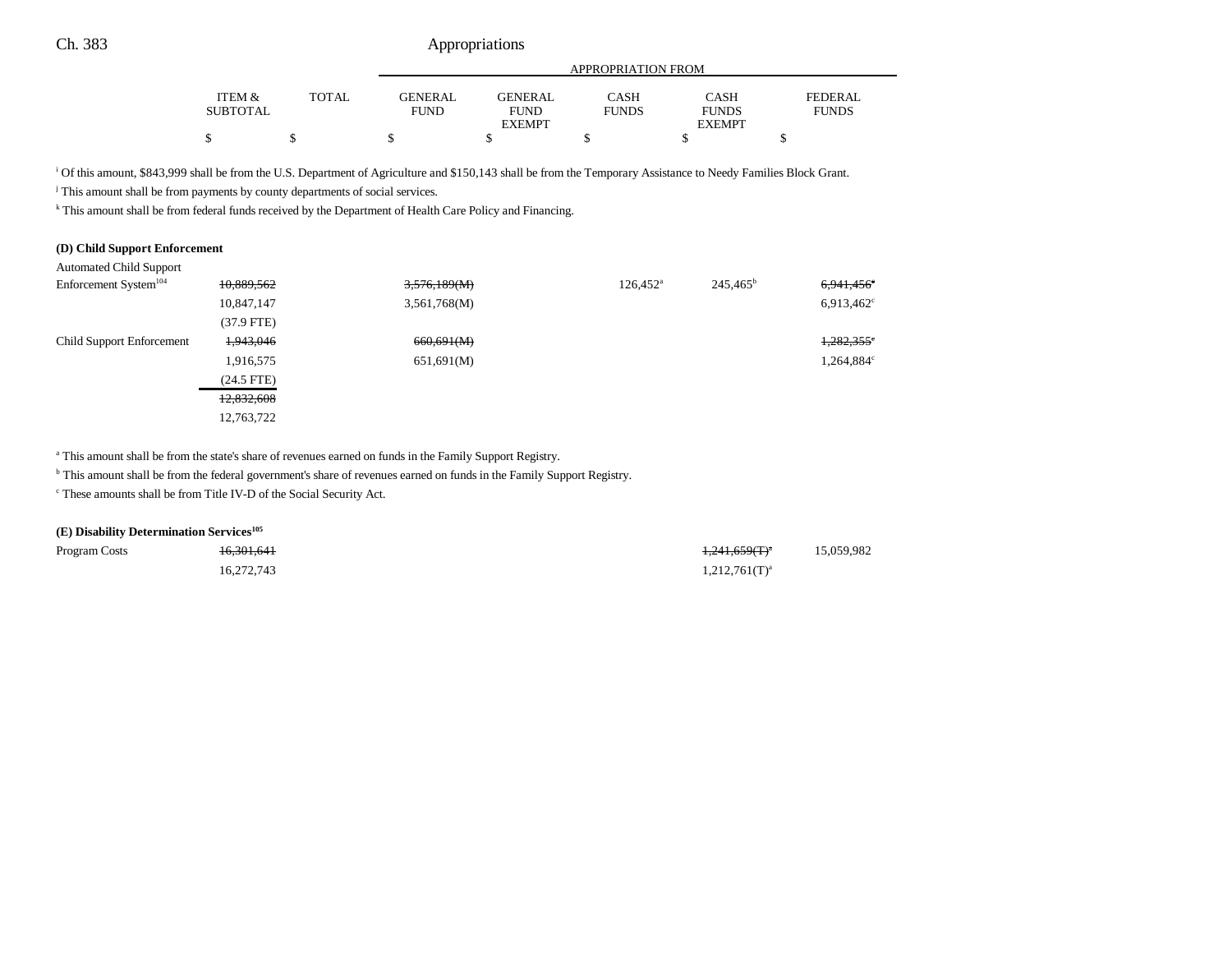(12.1 FTE) (133.5 FTE)

<sup>a</sup> This amount shall be from the Department of Health Care Policy and Financing.

### 267,724,003

273,110,797

#### **(8) OFFICE OF ADULT AND VETERANS SERVICES**

| (C) Aging Services Programs <sup>108</sup> |             |            |                                                       |
|--------------------------------------------|-------------|------------|-------------------------------------------------------|
| Administration                             | 709,882     | 174,534(M) | 535,348 <sup>e</sup>                                  |
|                                            | 600,218     |            | 425,684 <sup>a</sup>                                  |
|                                            | $(7.0$ FTE) |            |                                                       |
| Colorado Commission on                     |             |            |                                                       |
| Aging                                      | 72,800      | 27,722(M)  | 45,078 <sup>a</sup>                                   |
|                                            | $(1.0$ FTE) |            |                                                       |
| Senior Community Services                  |             |            |                                                       |
| Employment                                 | 861,583     |            | 861,583 <sup>b</sup>                                  |
| Older Americans Act                        |             |            |                                                       |
| Programs                                   | 13,394,620  | 496,361(M) | $3,394,813(L)$ <sup>c</sup><br>9,503,446 <sup>a</sup> |
| State-funding for Senior                   |             |            |                                                       |
| $S$ ervices <sup>109, 110</sup>            | 922,294     | 922,294    |                                                       |
| Area Agencies on Aging                     |             |            |                                                       |
| Administration                             | 981,915     |            | 981,915 <sup>a</sup>                                  |
|                                            | 16,943,094  |            |                                                       |
|                                            | 16,833,430  |            |                                                       |

a These amounts shall be from Title III of the Older Americans Act.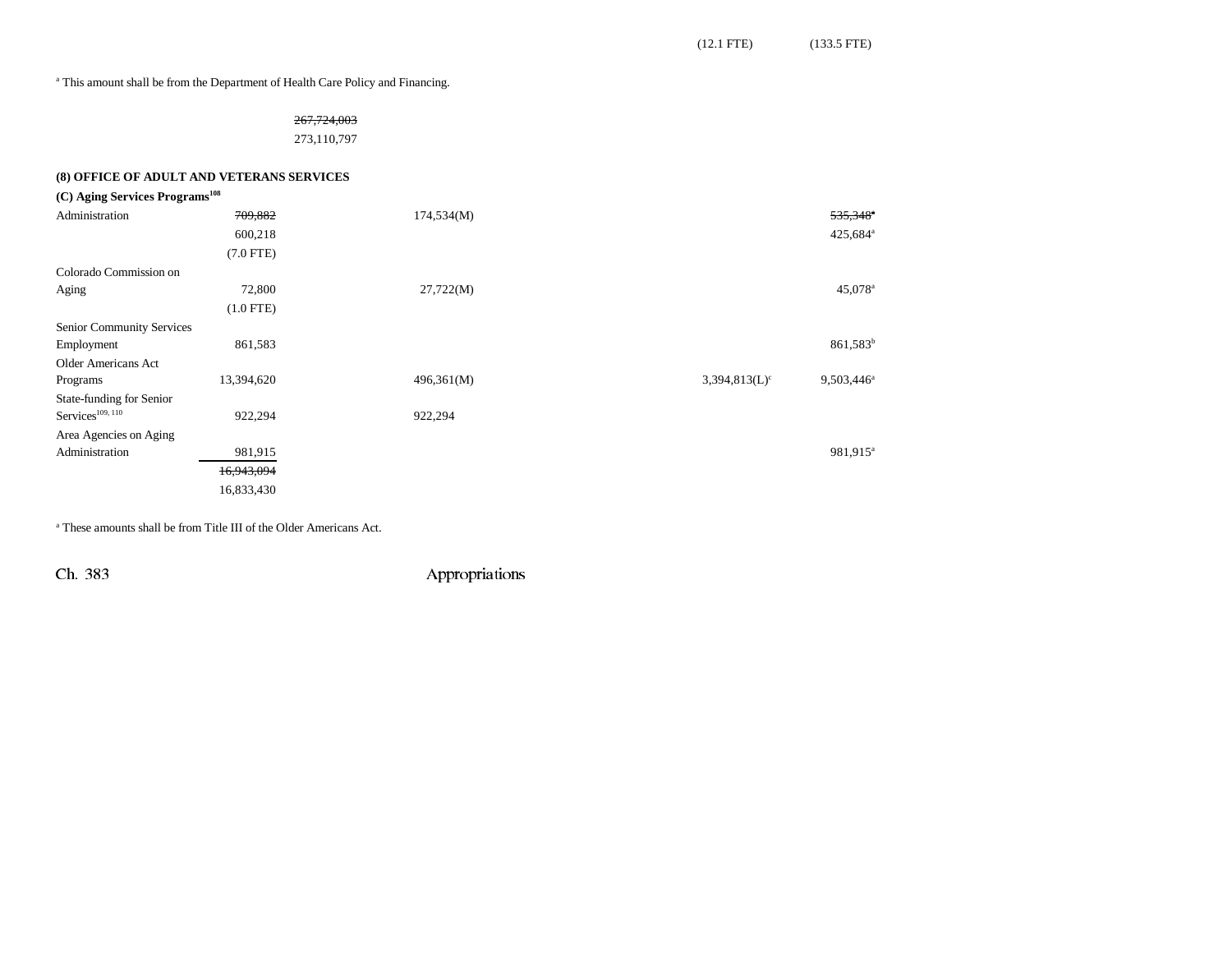|                           |              | APPROPRIATION FROM |                |                      |                      |                                |
|---------------------------|--------------|--------------------|----------------|----------------------|----------------------|--------------------------------|
|                           |              | <b>GENERAL</b>     | <b>GENERAL</b> |                      |                      |                                |
| ITEM &<br><b>SUBTOTAL</b> | <b>TOTAL</b> | FUND               | <b>FUND</b>    | CASH<br><b>FUNDS</b> | CASH<br><b>FUNDS</b> | <b>FEDERAL</b><br><b>FUNDS</b> |
|                           |              |                    | <b>EXEMPT</b>  |                      | <b>EXEMPT</b>        |                                |
|                           |              |                    |                |                      |                      |                                |

<sup>b</sup> This amount shall be from Title V of the Older Americans Act.

 $\,^{\mathrm{c}}$  This amount, shown for informational purposes only, shall be from local funds.

# 115,083,408

114,973,744

# **(9) DIVISION OF CHILD WELFARE112, 113, 114**

| Administration <sup>115</sup>              | 2,083,698    | $1,585,173(M)^{a}$ | $55,456(T)$ <sup>b</sup>   | 443,069°                 |
|--------------------------------------------|--------------|--------------------|----------------------------|--------------------------|
|                                            | 2,047,948    | $1,556,673(M)^{a}$ |                            | 435,819°                 |
|                                            | $(29.0$ FTE) |                    |                            |                          |
| Child Welfare Services <sup>116, 117</sup> | 280,921,405  | 102,682,995        | $116,286,201$ <sup>d</sup> | 61,952,209 <sup>e</sup>  |
|                                            |              | 101,682,995        |                            | 62,952,209 <sup>e</sup>  |
| Family and Children's                      |              |                    |                            |                          |
| Programs                                   | 42,116,761   | 20,630,671         | 17,544,122f                | 3,941,968 <sup>g</sup>   |
|                                            | 42,081,761   | 20,595,671         |                            |                          |
|                                            | $(3.0$ FTE)  |                    |                            |                          |
| <b>Independent Living Program</b>          | 1,419,900    |                    |                            | 1,419,900 <sup>g</sup>   |
| Promoting Safe and Stable                  |              |                    |                            |                          |
| <b>Families Program</b>                    | 3,407,387    | 60,000(M)          | $791,847(L)$ <sup>h</sup>  | $2,555,540$ <sup>i</sup> |
|                                            | $(2.0$ FTE)  |                    |                            |                          |
| <b>Expedited Permanency</b>                |              |                    |                            |                          |
| <b>Planning Project</b>                    | 3,797,069    |                    | 3,797,069 <sup>j</sup>     |                          |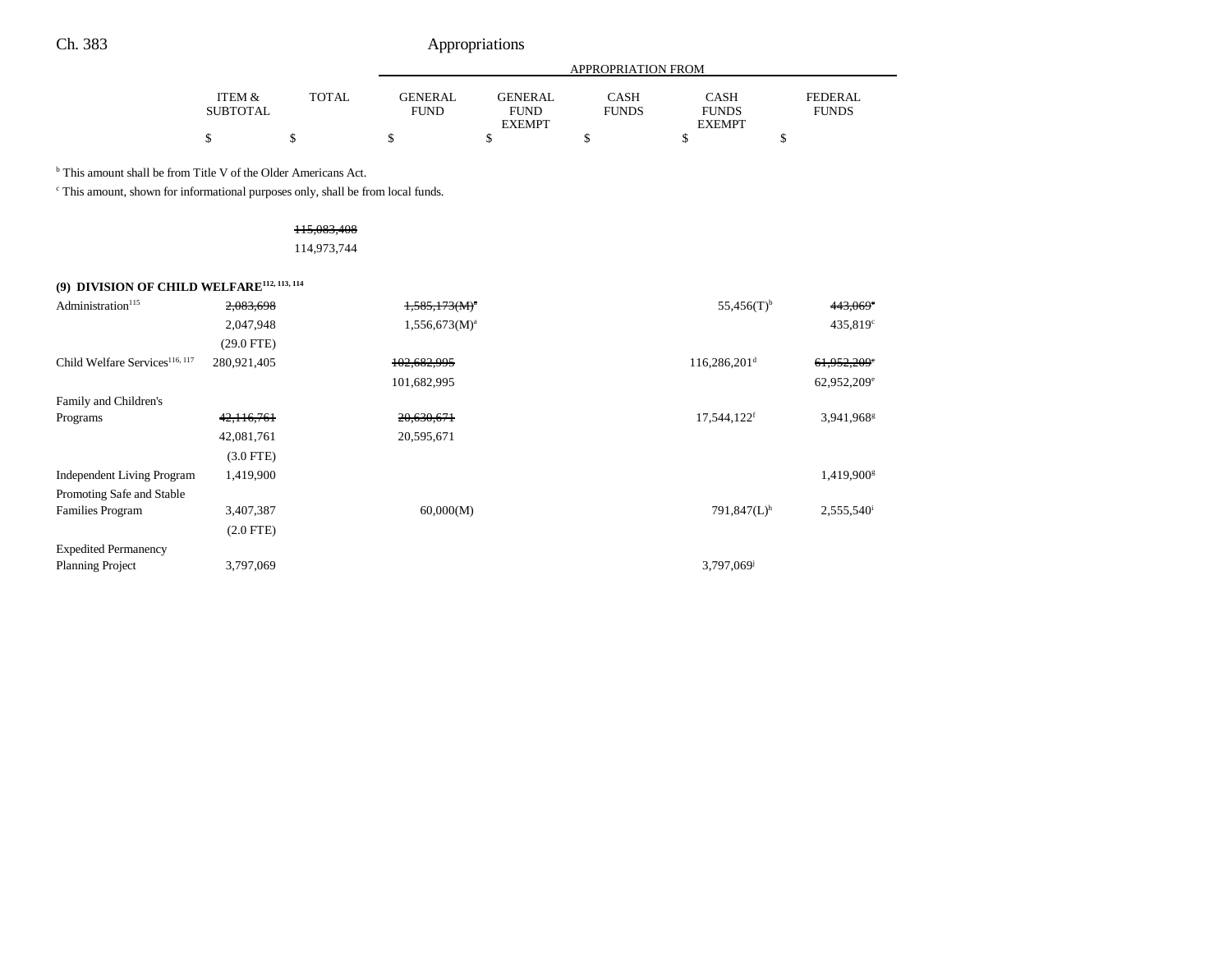| <b>Evaluation of Performance</b><br><b>Agreement Pilot Projects</b><br>Child Abuse Grant | 400,000<br>262,276 |               |         |                        | 200,000 <sup>j</sup>     | 200,000<br>$262,276$ <sup>k</sup><br>$(3.0$ FTE) |
|------------------------------------------------------------------------------------------|--------------------|---------------|---------|------------------------|--------------------------|--------------------------------------------------|
| Central Registry of Child                                                                |                    |               |         |                        |                          |                                                  |
| Protection                                                                               | 412,270            |               |         | $251,005$ <sup>1</sup> | $161,265^m$              |                                                  |
|                                                                                          |                    |               |         | $(3.0$ FTE)            |                          |                                                  |
| Domestic Abuse Program                                                                   |                    |               |         |                        |                          |                                                  |
| Fund                                                                                     | 550,000            |               | 550,000 |                        |                          |                                                  |
| Domestic Abuse Program                                                                   | 1,127,459          |               |         |                        | $1,127,459$ <sup>n</sup> |                                                  |
|                                                                                          |                    |               |         |                        | $(2.0$ FTE $)$           |                                                  |
| <b>Adoptive Family Resource</b>                                                          |                    |               |         |                        |                          |                                                  |
| Registry                                                                                 | 56,205             |               |         |                        | $56,205^{\circ}$         |                                                  |
|                                                                                          |                    | 336, 554, 430 |         |                        |                          |                                                  |
|                                                                                          |                    | 336,483,680   |         |                        |                          |                                                  |

a Of this amount, \$49,129 is exempt from the statutory limit on state General Fund appropriations pursuant to Section 24-75-201.1 (1) (a) (III) (A), C.R.S.

<sup>b</sup> This amount shall be from Medicaid funds appropriated to the Department of Health Care Policy and Financing.

c This amount shall be from Title IV-E of the Social Security Act.

d Of this amount, \$73,265,819(T) shall be from Medicaid funds appropriated to the Department of Health Care Policy and Financing, and \$43,020,382(L) shall be from local funds.

<sup>e</sup> Of this amount, \$35,390,695 \$37,390,695 shall be from Title IV-E of the Social Security Act, \$22,690,313 shall be from the Title XX Social Services Block Grant, and \$3,871,201 shall be from various sources of federal funds. Of the amount from the Title XX Social Services Block Grant, \$829,975 shall be from federal Temporary Assistance for Needy Families Block Grant funds that have been transferred to programs funded by Title XX of the Social Security Act, as authorized under federal law.

f Of this amount, \$13,804,757 shall be from reserves in the Family Issues Cash Fund established pursuant to Section 26-5.3-106 (1.5), C.R.S., and \$3,739,365(L) shall be from local funds.

<sup>g</sup> These amounts shall be from Title IV-E of the Social Security Act.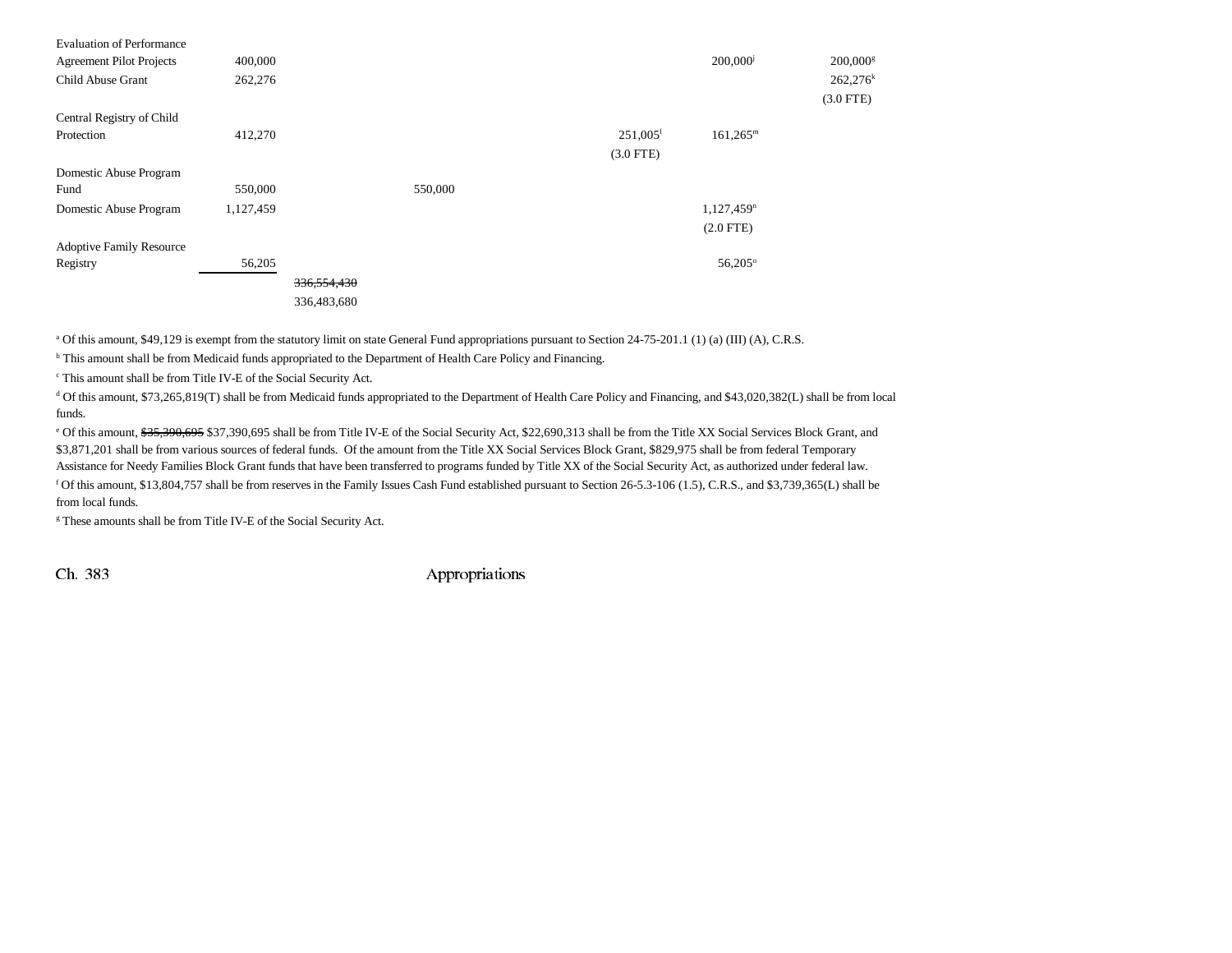|                 |              |                | APPROPRIATION FROM |              |               |                |  |
|-----------------|--------------|----------------|--------------------|--------------|---------------|----------------|--|
| ITEM &          | <b>TOTAL</b> | <b>GENERAL</b> | GENERAL            | CASH         | <b>CASH</b>   | <b>FEDERAL</b> |  |
| <b>SUBTOTAL</b> |              | <b>FUND</b>    | <b>FUND</b>        | <b>FUNDS</b> | <b>FUNDS</b>  | <b>FUNDS</b>   |  |
|                 |              |                | <b>EXEMPT</b>      |              | <b>EXEMPT</b> |                |  |
| ሖ<br>Φ          |              |                |                    |              |               |                |  |

<sup>h</sup> This amount shall be from local funds.

i This amount shall be from Title IV-B of the Social Security Act.

j These amounts shall be from reserves in the Family Issues Cash Fund established pursuant to Section 26-5.3-106 (1.5), C.R.S.

k This amount shall be from the National Center for Child Abuse.

<sup>1</sup> This amount shall be from the Central Registry Fund established pursuant to Section 19-3-313 (14), C.R.S.

m This amount shall be from reserves in the Central Registry Fund established pursuant to Section 19-3-313 (14), C.R.S.

<sup>n</sup> This amount shall be from donations to the Colorado Domestic Abuse Program and from reserves in the Colorado Domestic Abuse Program Fund, established pursuant to Section 39-22-802, C.R.S.

<sup>o</sup> This amount shall be from gifts, grants or donations.

# **(11) DIVISION OF YOUTH CORRECTIONS7, 8, 11, 41, 114**

#### **(C) Community Programs**

| <b>Personal Services</b>                | 6,747,063  | 6,697,115     | 49,948 <sup>a</sup> |                              |        |
|-----------------------------------------|------------|---------------|---------------------|------------------------------|--------|
|                                         |            | $(127.8$ FTE) |                     |                              |        |
| <b>Operating Expenses</b>               | 394,450    | 392,002       | $2.448^a$           |                              |        |
| Capital Outlay                          | 51,700     | 49,050        | $2,650^{\circ}$     |                              |        |
| <b>Purchase of Contract</b>             |            |               |                     |                              |        |
| Placements                              | 50,639,045 | 38,705,957    |                     | $11,850,990(T)$ <sup>b</sup> | 82,098 |
|                                         | 50,419,045 | 38,485,957    |                     |                              |        |
| City and County of Denver               |            |               |                     |                              |        |
| Case Management                         | 240,332    | 240,332       |                     |                              |        |
| S.B. 91-94 Programs <sup>119, 120</sup> | 12,134,538 | 12,134,538    |                     |                              |        |
|                                         |            |               |                     |                              |        |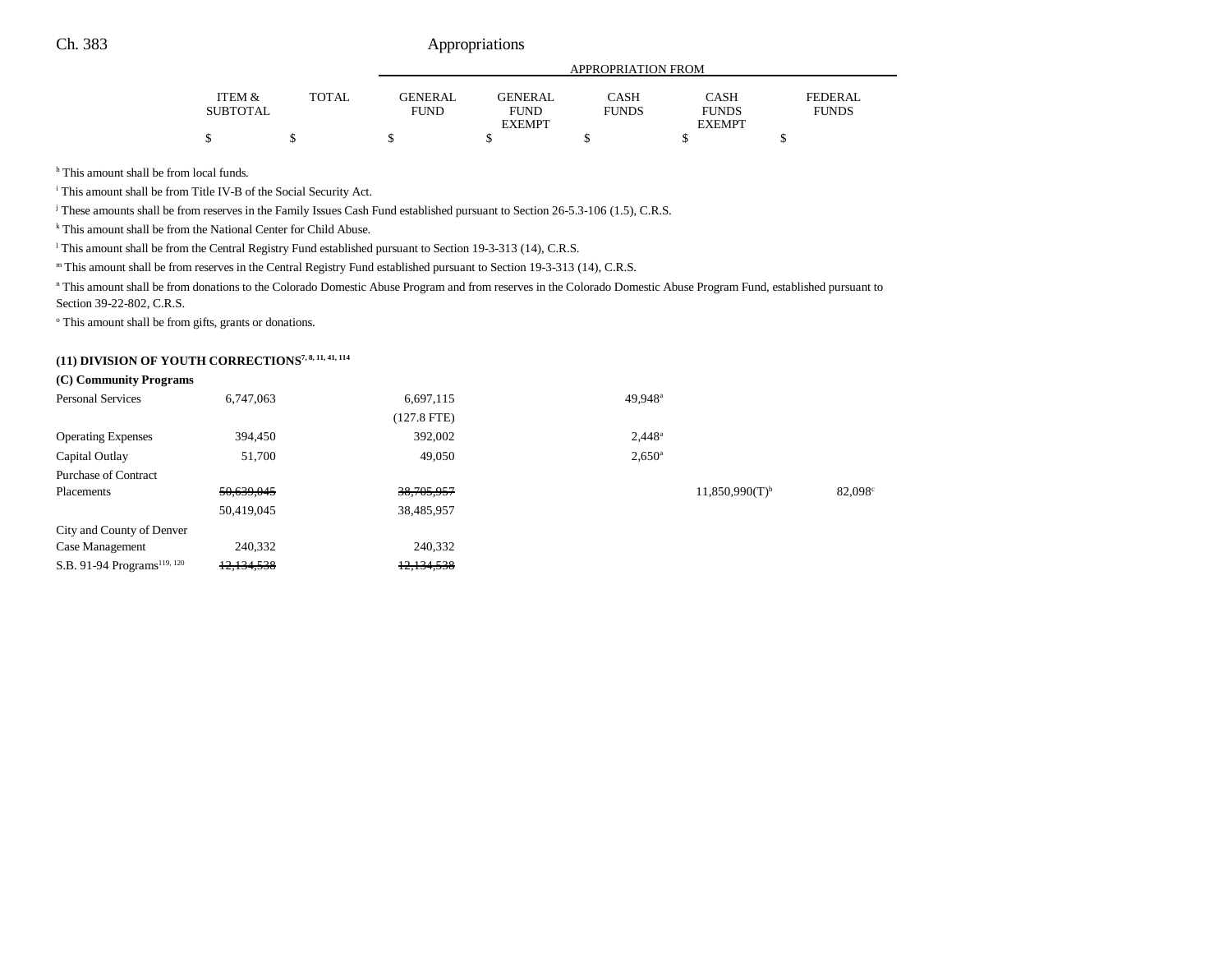12,048,550 12,048,550 Parole Program Services<sup>79</sup> 4,069,327 4,069,327 74,276,455

73,970,467

<sup>a</sup> These amounts shall be from the contractor for the Ridge View facility pursuant to Section 19-2-411.5 (2)(e), C.R.S.

b This amount shall be from Medicaid funds appropriated to the Department of Health Care Policy and Financing.

c This amount shall be from Title IV-E of the Social Security Act.

### 120,077,502

119,771,514

### **(12) DIVISION OF CHILDREN'S HEALTH AND REHABILITATION41**

| (C) Children's Mental Health Services |           |         |                           |
|---------------------------------------|-----------|---------|---------------------------|
| <b>Enhanced Mental Health</b>         |           |         |                           |
| Pilot Services for Detained           |           |         |                           |
| Youth                                 | 448,748   | 448.748 |                           |
| Mental Health Early                   |           |         |                           |
| Intervention Program <sup>122</sup>   | 390.213   | 351,192 | $39,021(L)^a$             |
| Juvenile Mental Health Pilot          |           |         |                           |
| $(H.B. 00-1034)$                      | 180,000   | 180,000 |                           |
| Residential Treatment for             |           |         |                           |
| Youth (H.B. 99-1116) <sup>123</sup>   | 328,210   | 226,545 | $101.665(T)^{6}$          |
|                                       | 822,321   |         | $595,776(T)$ <sup>b</sup> |
| Columbine Mental Health               |           |         |                           |
| <b>Services</b>                       | 182,199   | 182,199 |                           |
|                                       | 1,529,370 |         |                           |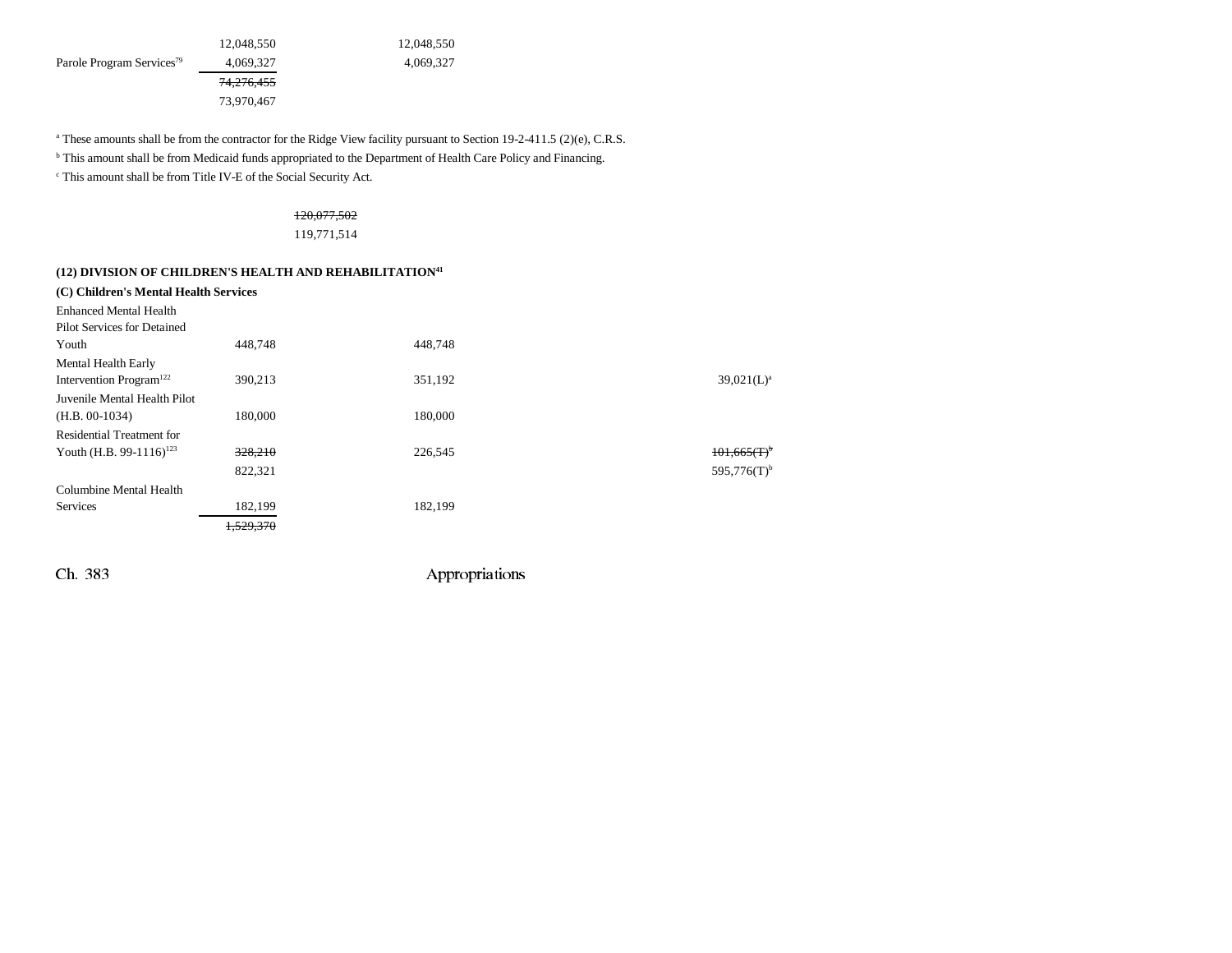2,023,481

#### <sup>a</sup> This amount shall be from local matching funds.

<sup>b</sup> This amount shall be from Medicaid cash funds appropriated to the Department of Health Care Policy and Financing.

| 18,872,995 |
|------------|
| 19,367,106 |

**TOTALS PART VII,** 

| (HUMAN SERVICES) <sup>4, 5, 124, 125, 125a</sup> | <del>\$1,775,560,814</del> | <del>\$503,738,649</del> *  | \$68,743,113 | <del>\$740.872.351</del>   | 0.622006701<br>3402,200,701 |
|--------------------------------------------------|----------------------------|-----------------------------|--------------|----------------------------|-----------------------------|
|                                                  | \$1,788,240,144            | $$500.465.383$ <sup>a</sup> | \$68,851,504 | \$751.581.660 <sup>b</sup> | \$467,341,597               |

<sup>a</sup> Of this amount, \$3,680,278 is exempt from the statutory limit on state General Fund appropriations. This amount includes \$2,074,832 that is exempt pursuant to Section  $24-75-201.1$  (1)(a)(III)(A), C.R.S., and \$1,605,446 that is exempt pursuant to Section 24-75-201.1 (1)(a)(III)(B), C.R.S.

b Of this amount, \$567,332,100 \$577,191,409 contains a (T) notation, and \$104,514,509 contains an (L) notation.

**SECTION 2.** Section 5 (1) of chapter 213, Session Laws of Colorado 2001, as further amended by HB02-1372 enacted at the second regular session of the Sixty-third General Assembly, is amended to read:

Section 5. **Appropriation - adjustments to the 2001 long bill.** (1) In addition to any other appropriation, there is hereby appropriated, out of any moneys in the general fund not otherwise appropriated, to the department of human services, division of youth corrections, for the community accountability program, for the fiscal year beginning July 1, 2001, the sum of one million two hundred sixty-two thousand ten dollars (\$1,262,010), TWO HUNDRED FORTY-ONE THOUSAND, SEVEN HUNDRED EIGHTY DOLLARS (\$241,780), or so much thereof as may be necessary, for the implementation of this act.

**SECTION 3. Safety clause.** The general assembly hereby finds, determines, and declares that this act is necessary for the immediate preservation of the public peace, health, and safety.